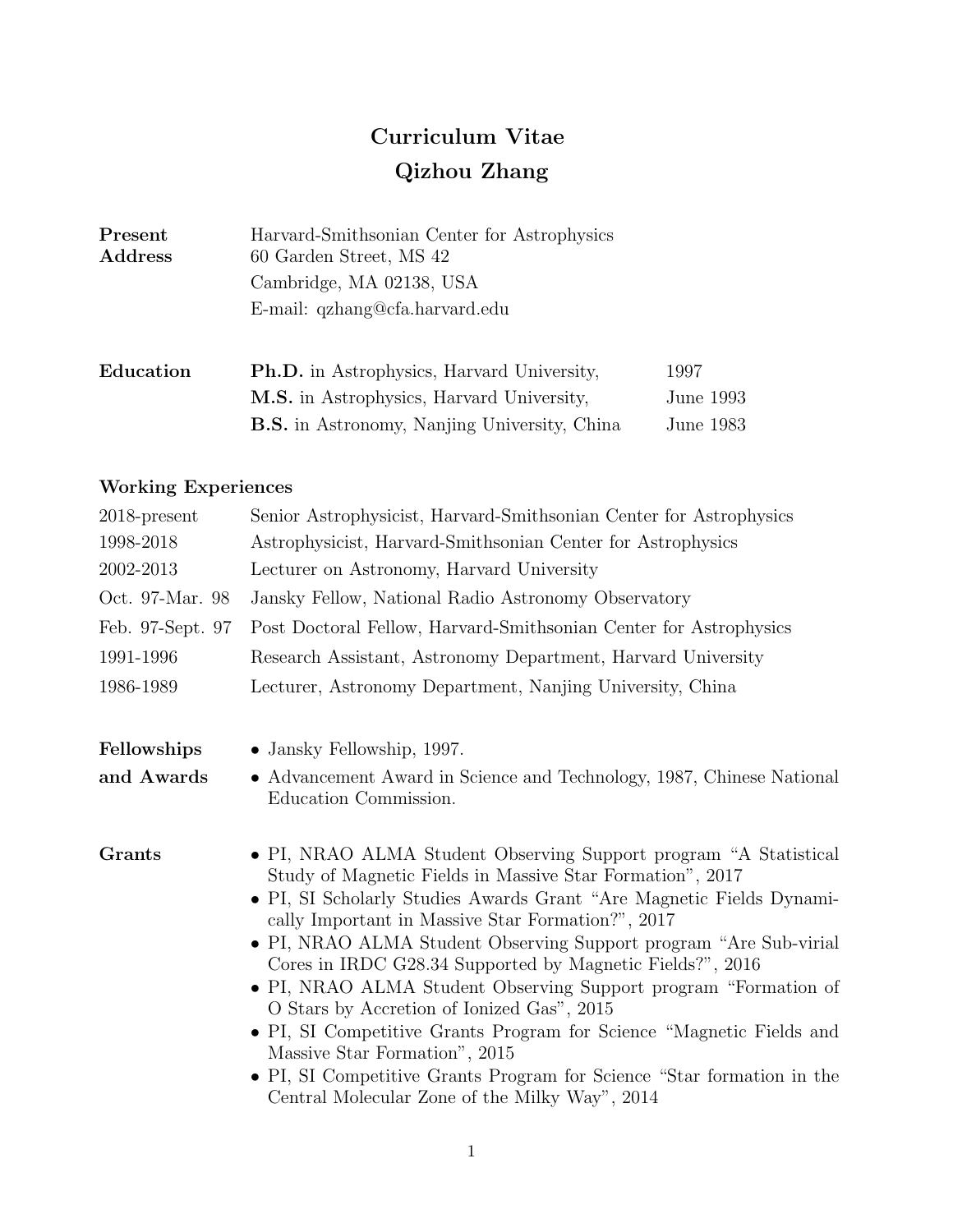|            | • Co-I, SI Competitive Grants Program for Science "Astronomy and At-<br>mospheric Science from Dome A, Antarctica", 2013<br>• Co-I, NASA ADAP grant proposal "Dark Filaments, Clouds and Cores:<br>A Multiband IR Study of the Early Stages of Star Formation in Extended<br>Structures as Seen by Herschel and Spitzer", 2012<br>• Co-I, SI Scholarly Studies Grant "Characterizing the far-infrared atmo-<br>sphere at Dome A, Antarctica", 2012<br>• Co-I, Herschel Space Observatory observing program "HIFI Observations"<br>of Cold Cores in Infrared Dark Clouds", 2011<br>• PI, SI Endowment Grant "Constraining the effect of stellar heating dur-<br>ing early fragmentation", 2010<br>• Co-I, Herschel Space Observatory observing program "High-J lines of<br>HCN as tracer of feedback processes in high-mass star formation", 2010<br>• PI, SI Endowment Grant "Initial Fragmentation for Massive Cluster Star<br>Formation", 2009<br>• Co-I, SI Endowment Grant "Exploring the Terahertz window from Dome<br>A, Antarctica: Site testing and atmospheric modeling", 2009 |
|------------|-----------------------------------------------------------------------------------------------------------------------------------------------------------------------------------------------------------------------------------------------------------------------------------------------------------------------------------------------------------------------------------------------------------------------------------------------------------------------------------------------------------------------------------------------------------------------------------------------------------------------------------------------------------------------------------------------------------------------------------------------------------------------------------------------------------------------------------------------------------------------------------------------------------------------------------------------------------------------------------------------------------------------------------------------------------------------------------------|
|            | • Co-I, Herschel Space Observatory observing program "Hi-GAL: The Her-<br>schel infrared Galactic Plane Survey", 2007<br>• PI: Spitzer Space Telescope Cycle 1 Observing Grant "IRAC and MIPS<br>imaging of high mass outflows: Probing the role of accretion and clus-<br>tering in massive star formation", 2004                                                                                                                                                                                                                                                                                                                                                                                                                                                                                                                                                                                                                                                                                                                                                                      |
| Committees | • CfA Professional Accomplishments Evaluation Committee 11-13, 2017-<br>• Science Advisory Committee, Five-hundred-meter Aperture Spherical<br>Telescope (FAST), 2017-<br>• SMA Time Allocation Committee, 2006-present. Chair, 2007-2009, 2013-                                                                                                                                                                                                                                                                                                                                                                                                                                                                                                                                                                                                                                                                                                                                                                                                                                        |
|            | 2016<br>• SMA Post Doctoral Fellowship Selection Committee, 2006-<br>• CfA Post Doctoral Fellowship Selection Committee, 2015<br>• Advisory Panel, School of Astronomy and Space Science, Nanjing Uni-<br>versity, $2014$<br>• SMA Large-Scale Project Review Committee, 2013-2015                                                                                                                                                                                                                                                                                                                                                                                                                                                                                                                                                                                                                                                                                                                                                                                                      |
|            | • External Expert Review Panel, Chinese Academy of Sciences, 2013-2015<br>• CfA Library Committee, $2013-2016$                                                                                                                                                                                                                                                                                                                                                                                                                                                                                                                                                                                                                                                                                                                                                                                                                                                                                                                                                                          |
|            | • Foreign Expert Panel, Qitai 110m Radio Telescope $(QTT)$ project, 2012-<br>• Science Advisory Panel, Purple Mountain Astronomical Observatory,<br>Chinese Academy of Sciences, 2010-<br>• Science Advisory Committee, Chinese TMT project, 2010-2012                                                                                                                                                                                                                                                                                                                                                                                                                                                                                                                                                                                                                                                                                                                                                                                                                                  |
|            | • CfA Prize Committee, 2007-2010<br>• SMA Legacy Science Committee, 2004-2005                                                                                                                                                                                                                                                                                                                                                                                                                                                                                                                                                                                                                                                                                                                                                                                                                                                                                                                                                                                                           |

• CfA Pre Doctoral Fellowship Oversight Committee, 2004-2006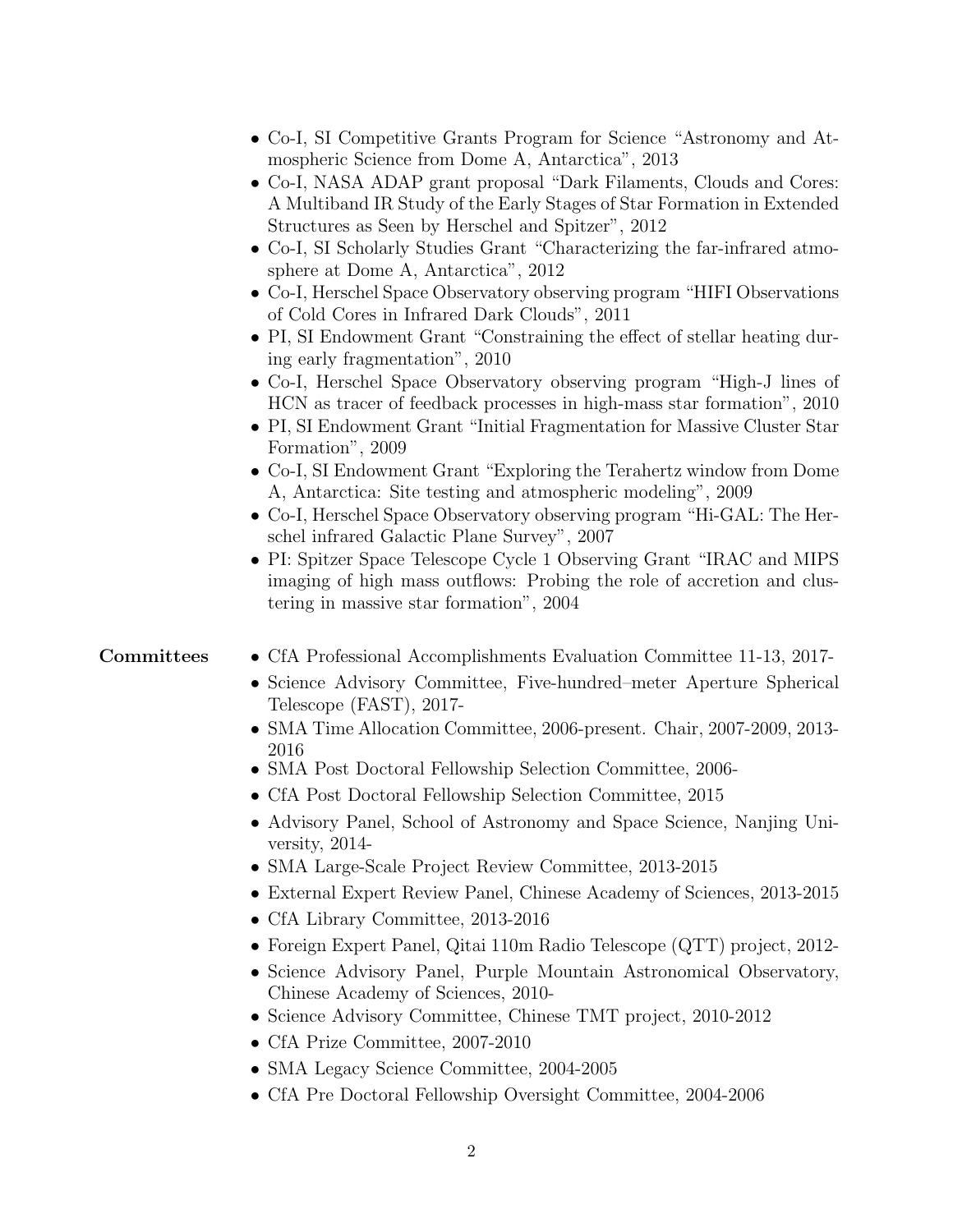- Science Advisory Panel, National Astronomical Observatories of China, Chinese Academy of Sciences, 2001-2009
- CfA Post Doctoral Fellowship Selection Committee, 2002-2004
- CfA Pre Doctoral Fellowship Selection Committee, 2002-2004

# Societies • Member of American Astronomical Society

• Member of International Astronomical Union

# Professional Activities

- Reviewer for NASA ATP Program, NSF University Radio Observatory Program, the Chilean Research Fund Council, the Dutch National Science Foundation (NWO), NSF China grant proposals, and Very Large Array observing proposals. Referee for major astronomy journals
- SOC member, IAU General Assembly focus meeting "Magnetic fields along the star-formation sequence: bridging polarization-sensitive views", Vienna, Austria, 2018
- SOC member, "Magnetic Fields or Turbulence: Which is the critical factor for the formation of stars and planetary disks?" Taipei, Taiwan, 2018
- SOC member, "Radio Astronomy Forum", Guizhou, China, 2017
- SOC member, "Multi-Scale Star Formation", Morelia, Mexico, 2017
- Co-Chair of SOC , "Terahertz Astronomy", Suzhou, China, 2016
- SOC member, "SMA science in the Next Decade", Taipei, Taiwan, 2016
- SOC member, "The Soul of High Mass Star Formation", Puerto Varas, Chile, 2015
- SOC member, "SMA: First Decade of Discovery", Cambridge, MA, 2014
- SOC member, "Frontiers in Radio Astronomy and FAST Early Sciences", 2012
- SOC co-chair, "THz Astronomy from Dome A, Antarctica", Nanjing, China, 2008
- SOC member, "Site Survey in Western China", Tibet, China, 2004
- SOC co-chair, "Astronomy and Chinese Astronomy: Present and Future", Beijing, 2001

### Teaching Experience

| 2011-     | Astronomy 191, Advanced Laboratory Astrophysics (Prof. Kovac), De- |
|-----------|--------------------------------------------------------------------|
|           | partment of Astronomy, Harvard University                          |
| 2016-2017 | Astronomy 99, Senior Thesis, Department of Astronomy, Harvard Uni- |
|           | versity                                                            |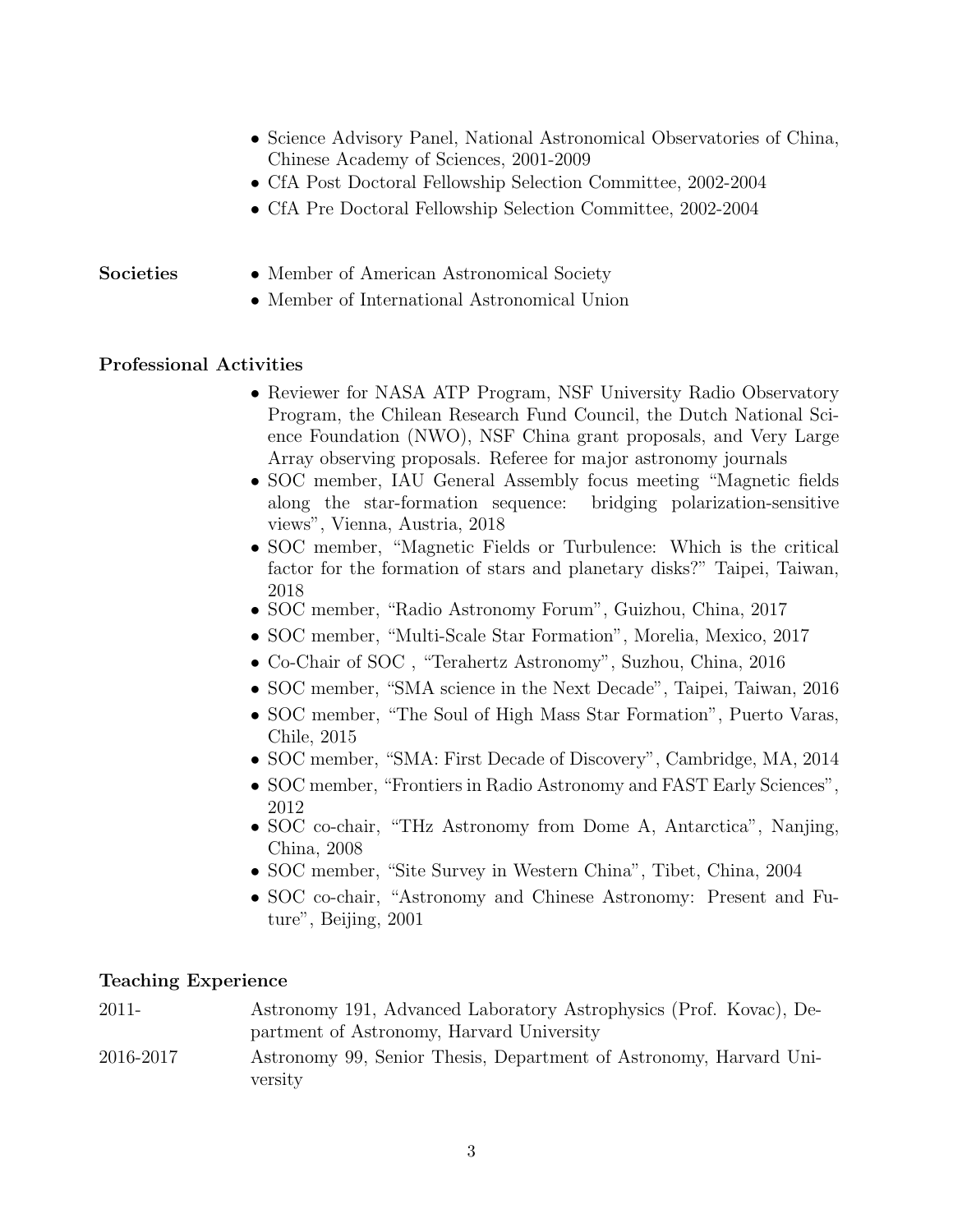| 2013      | Astronomy 98, Junior Research Tutorial, Department of Astronomy,<br>Harvard University                           |
|-----------|------------------------------------------------------------------------------------------------------------------|
| 2011-2012 | Astronomy 99, Senior Thesis, Department of Astronomy, Harvard Uni-<br>versity                                    |
| 2010      | Astronomy 98, Junior Research Tutorial, Department of Astronomy,<br>Harvard University                           |
| 2004-2008 | Astronomy 191, Advanced Laboratory Astrophysics (Prof. Thaddeus),<br>Department of Astronomy, Harvard University |

# Invited Talks and Colloquia

- 1. "ALMA Science", 5th U.S. China Workshop on Radio Astronomy Science & Technology, Charlottesville, VA, July, 2017
- 2. "Fragmentation and Massive Cluster Formation", Purple Mountain Observatory, Chinese Academy of Sciences, Nanjing, China, April, 2017
- 3. Colloquium "SMA: More than a Decade of Discovery and its Future", School of Astronomy and Space Science, Nanjing University, Nanjing, China, April, 2017
- 4. "Massive Star Formation in the ALMA Era", conference Half a Decade of ALMA: Cosmic Dawns Transformed, Indian Wells, CA, September 2016
- 5. "Fragmentation and protocluster formation", Early Phases of Star Formation (EPoS), Ringberg Castle, Germany, June 2016
- 6. Colloquium "Massive Star Formation". National Radio Astronomical Observatory, Socorro, NM, May 2016
- 7. "Magnetic Fields and Massive Star Formation", conference From Stars to Massive Stars, Gainesville, FL, April 2016
- 8. "Star Formation Science with DATE5 Telescope", workshop on Terahertz Astronomy, Suzhou, China, March, 2016
- 9. Colloquium "Massive Star Formation", School of Astronomy and Space Science, Nanjing University, March, 2016
- 10. "Polarized Dust Emission in Massive Star Forming Regions", conference the Magnetic Fields in the Universe , Corsica, France, October 2015
- 11. "Magnetic Fields in Star Formation", Harvard-Heidelberg Workshop on Star Formation, Cambridge, MA, May 2015
- 12. Colloquium "How to Make Massive Stars", University of Toronto/Dunlap Institute of Astronomy, Toronto, Canada, November 2014
- 13. "Workshop Summary: identifying the big questions", conference Mass Assembly from clouds to clusters, Sexton, Italy, July 2014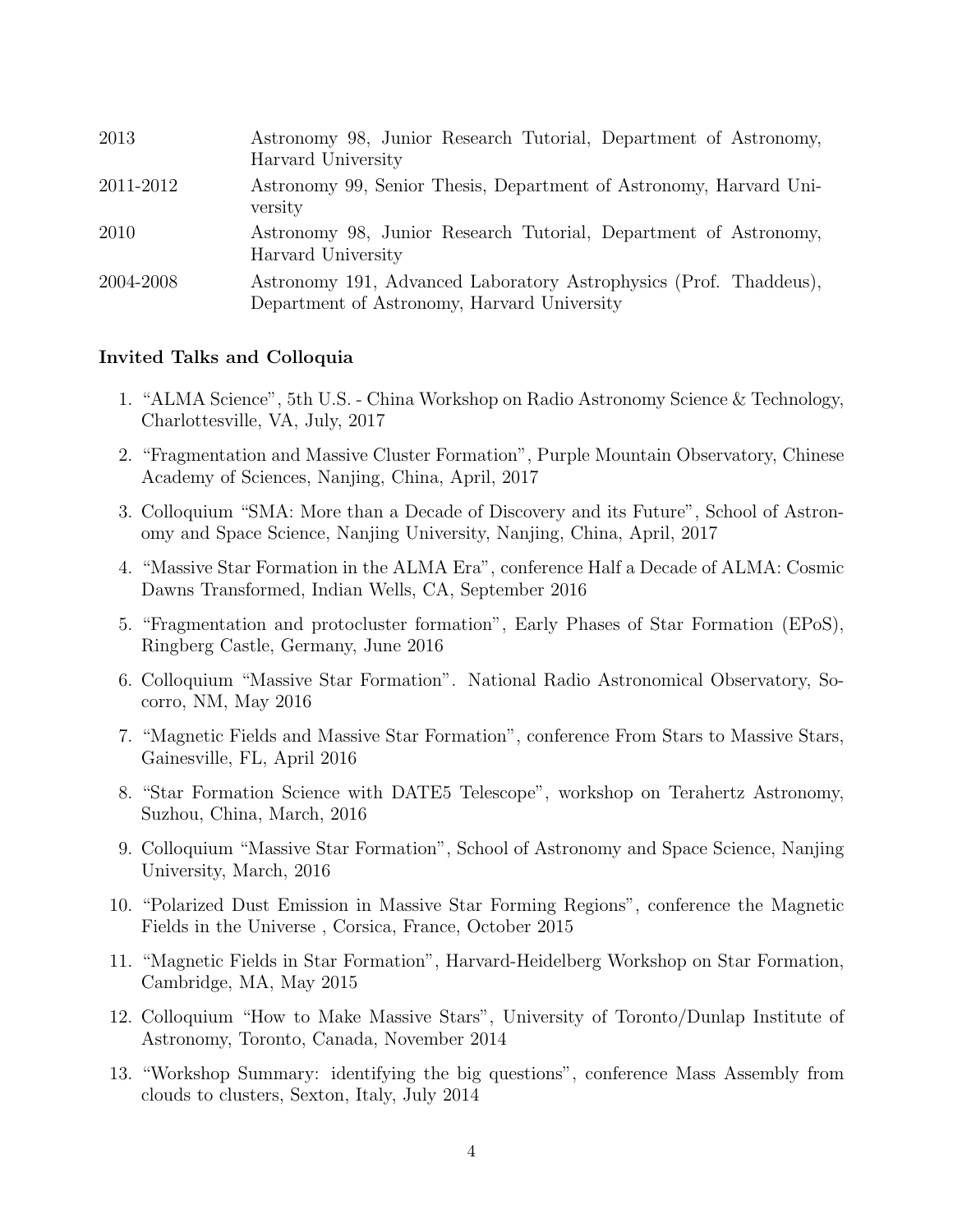- 14. "Fragmentation of Molecular Clumps and Formation of Massive Cores", AASTCS 4: Workshop on Dense Cores: Origin, Evolution, and Collapse, Monterey, CA, July 2014
- 15. Colloquium "Magnetic Fields and Massive Star Formation", School of Astronomy and Space Science, Nanjing University, Nanjing, China, April 2014
- 16. Colloquium "Massive Star Formation" at Purple Mountain Observatory, Chinese Academy of Sciences, Nanjing, China, April 2014
- 17. Colloquium "How to Make Massive Stars", Astronomy Department of Boston University, Boston, MA, March 2014
- 18. Colloquium "Three Problems with Massive Star Formation", Institut de Ciencies de l'Espai (CSIC-IEEC), Barcelona, Spain, June 2012
- 19. Colloquium "Massive Star Formation through Accretion of Ionized Gas", Peking University and Kavli Institute for Astronomy and Astrophysics, Beijing, China, June 2012
- 20. Colloquium "How to Make Massive Stars", National Radio Astronomical Observatory and University of Virginia, Charlottesville, VA, April 2012
- 21. "Massive Star Formation: an Observer's View", University of Florida, Gainesville, FL, February 2012
- 22. Colloquium "How to Make Big Stars", Peking University and Kavli Institute for Astronomy and Astrophysics, Beijing, China, November 2011
- 23. Colloquium "Unsolved Problems in Massive Star Formation", CRyA, UNAM, August 2011
- 24. Colloquium "Early Phases of Massive Star Formation", Purple Mountain Observatory, Chinese Academy of Sciences, Nanjing, China, February 2011
- 25. "From Cold Cores to Hot Cores: Early Phases of Massive Star Formation", conference Frontier on Interstellar Medium, Beijing, China, June 2010
- 26. "THz Astronomy from Dome A, Antarctica", conference Astronomy and Astrophysics in Antarctica, Beijing, China, August 2010
- 27. Colloquium "Unsolved Problems in Star Formation", Department of Astronomy, Nanjing University, Nanjing, China, August 2010
- 28. Colloquium "Outflows and Massive Star Formation", Northwestern University, Evanston, IL, January 2010
- 29. Colloquium "Recent Development in Massive Star Formation", JPL, Pasadena, CA, December 2009
- 30. "Massive Star Formation: From Infrared Dark Clouds to Hyper-Compact HII Regions", Millimeter and Submillimeter Astronomy at High Angular Resolution, Taipei, Taiwan, June 2009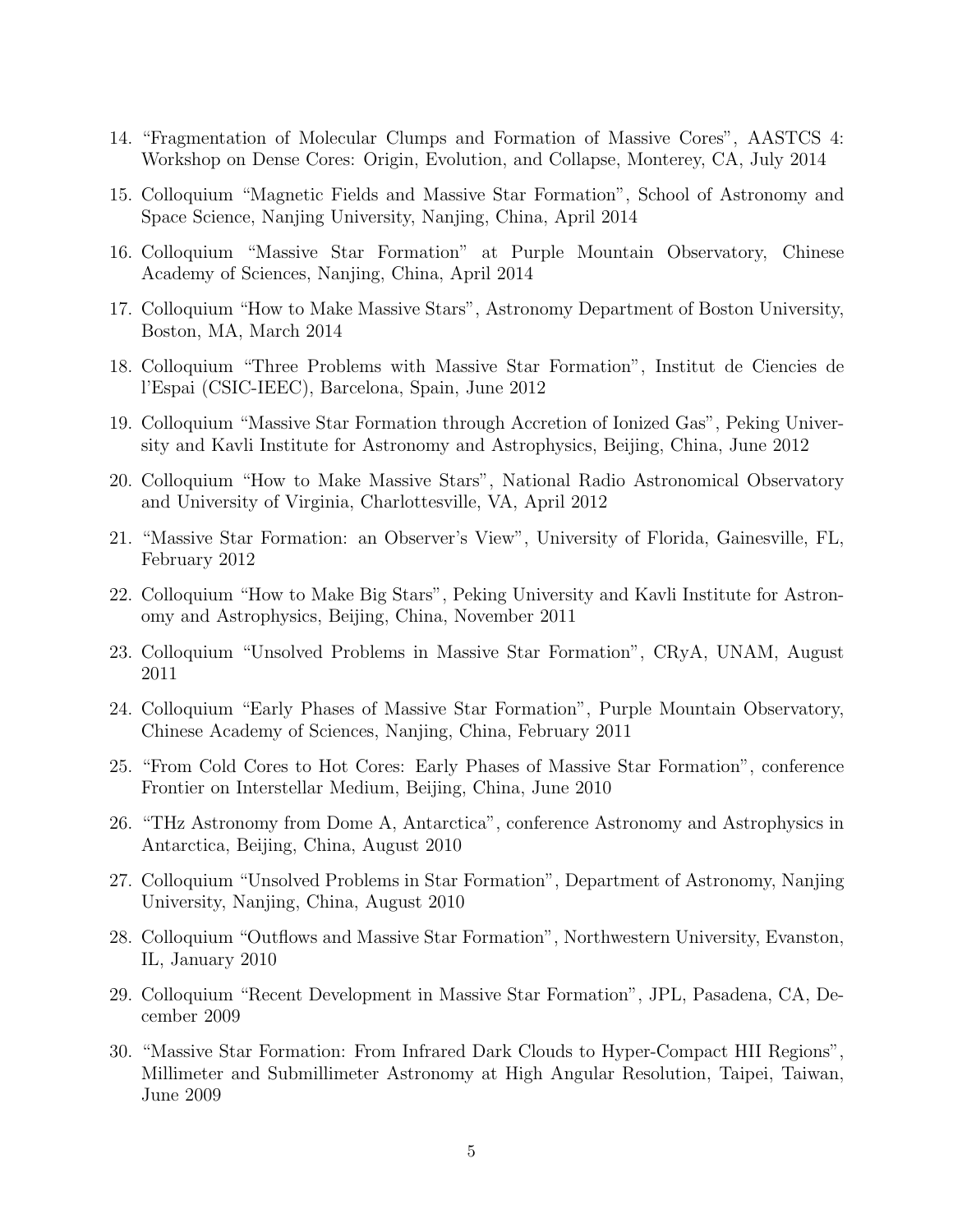- 31. "THz Astronomy from Dome A, Antarctica" in URSI conference, Boulder, CO, January 2009
- 32. "Star and Planet Formation, Science Drivers for Dome A THz Telescope", workshop THz Astronomy from Dome A, Antarctica, Nanjing China, November 2008
- 33. "Fragmentation in (Pre)cluster Forming Regions" in conference Transformational Science with ALMA: The Birth and Feedback of Massive Stars, Within and Beyond the Galaxy, Charlottesville, VA, September 2008
- 34. "Massive Star Formation: From Infancy to Adolescence" in conference From Chemistry to Life, Taipei, Taiwan, December 2007
- 35. "Centimeter to Sub-millimeter Views of Disks" in conference Massive Star Formation, Observations Confront Theory, Heidelberg, Germany, September 2007
- 36. "Science from the SMA", in international conference 'Legacy of Multi-wavelength Surveys', Cambridge, MA, August 2007
- 37. "Massive Star Disks", at IAU Symposium 227 Massive star birth: A crossroads of Astrophysics, Sicily, Italy, May 2005
- 38. "Early Results from the SMA", in IAU Symposium 221 Star Formation at High Angular Resolution, Sydney, Australia, July 2003
- 39. "Massive Star Formation and the SMA", at Workshop Magnetohydrodynamics, Radiation Diagnostics, and Chemistry of Star Formation, Taipei, Taiwan, June 2002
- 40. "Massive Star Formation: Many Unsolved Mysteries", in conference Astronomy and Chinese Astronomy: Present and Future, Beijing, China, December 2001
- 41. Colloquium "Formation of High-Mass Stars: Coalescence or Accretion?", ATNF, Australia, December 2001
- 42. Colloquium "High-mass Star Formation: Coalescence vs. Accretion", IfA, University of Hawaii, Manoa, HI, June 2001
- 43. Colloquium "Dynamic Collapse and Disks in High-mass Star Forming Region", National Radio Astronomical Observatory and University of Virginia, Charlottesville, VA, February, 1998

#### Research Highlights and Media Coverage

- 1. "A Young Protostellar Dust Disk", 2017, CfA Science Update, http://adsabs.harvard.edu/abs/2014ApJ...792..116Z
- 2. "The Coldest, Driest, Most Remote Place on Earth Is the Best Place to Build a Radio Telescope", 2016, Smithonian Magazine, http://www.smithsonianmag.com/smithsonianinstitution/coldest-driest-place-earth-best-place-radio-telescope-180961495/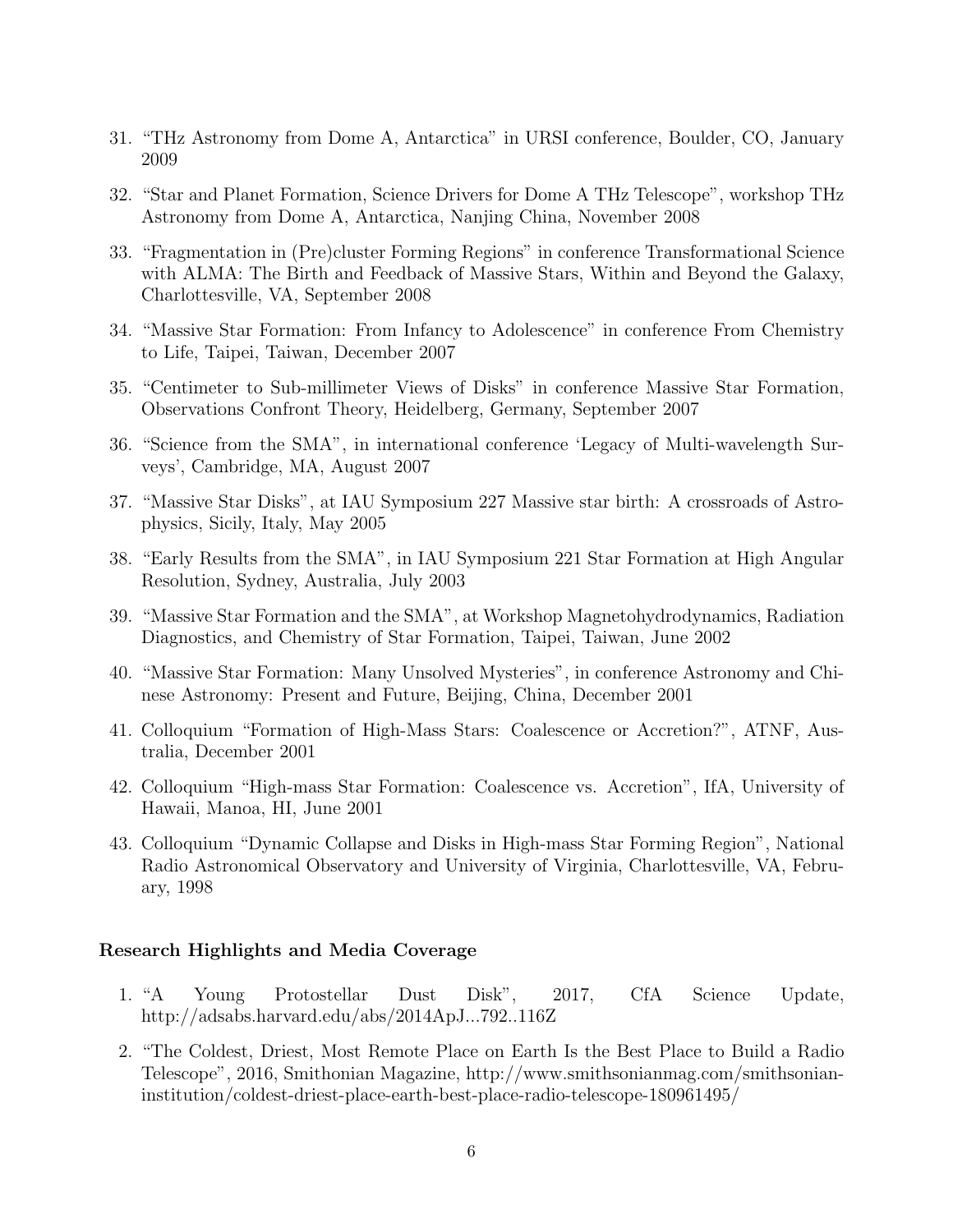- 3. "Antarctic Site Promises to Open a New Window on the Cosmos", 2016, CfA press release, https://www.cfa.harvard.edu/news/2016-28
- 4. "As Stars Form, Magnetic Fields Influence Regions Big and Small", 2015, CfA press release, https://www.cfa.harvard.edu/news/2015-09
- 5. "Study Supports Role of Magnetic Fields in Star Formation", 2015, The Harvard Crimson, http://www.thecrimson.com/article/2015/4/15/magnetic-fields-star-formation
- 6. "Scientists track growth of an embryo of a star", 2015, provided expert commentary to CBS News report, https://www.cbsnews.com/news/a-star-is-forming-and-scientists-arethere-to-see-it/
- 7. "SMA Unveils How Small Cosmic Seeds Grow Into Big Stars, 2014": CfA press release, https://www.cfa.harvard.edu/news/2014-04
- 8. "SMA Reveals Giant Star Cluster in the Making, 2013": CfA press release, https://www.cfa.harvard.edu/news/2013-31
- 9. AAS press conference during the 2013 AAS Winter meeting announcing the findings in the paper by Kauffmann, Pillai and Zhang 2013
- 10. "A Cloudy Mystery", 2013: Caltech press release, http://www.caltech.edu/content/cloudy-mystery
- 11. "Masers in Stellar Nurseries", 2012: CfA Science Update, http://www.cfa.harvard.edu/news/2012/su201244.html
- 12. "Hot Cores in Dark Clouds", 2011: CfA Science Update, http://www.cfa.harvard.edu/news/2011/su201148.html
- 13. "Astronomers Witness a Star Being Born", 2010: Yale University press release, http://news.yale.edu/2010/06/17/astronomers-witness-star-being-born
- 14. "Magnetic Fields Dominate Young Stars of all Sizes?" 2009: http://www.universetoday.com/32205/magnetic-fields-dominate-young-stars-of-all-sizes
- 15. "Jets from a Possible Young Brown Dwarf", 2009: CfA Science Update, http://www.cfa.harvard.edu/news/2009/su200932.html
- 16. "Turbulence May Promote the Birth of Massive Stars", 2009: CfA press release, http://www.cfa.harvard.edu/news/2009/pr200907.html
- 17. "Stellar Giants Thrive on Chaos", 2009: http://news.sciencemag.org/sciencenow/2009/02/25-03.html
- 18. "Spiraling Jets in New Stars", 2008: CfA Science Update, http://www.cfa.harvard.edu/news/2008/su200802.html
- 19. "Ammonia in Dark Clouds", 2008: CfA Science Update, http://www.cfa.harvard.edu/news/2008/su200806.html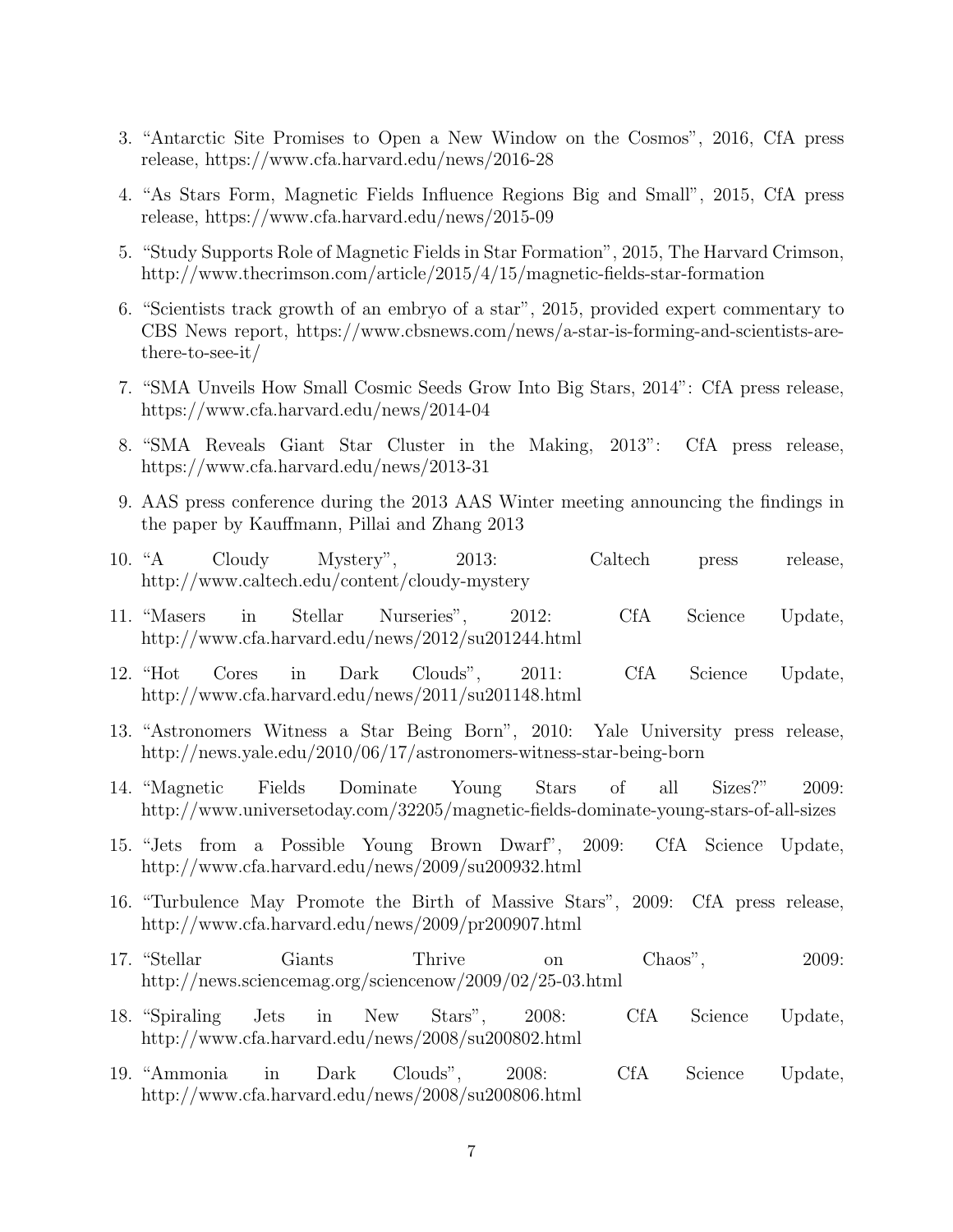- 20. "Jets are a real drag", 2007", CfA press release, http://www.cfa.harvard.edu/news/2007/pr200734.html
- 21. "How to Build a Big Star, 2005", CfA press release, http://www.cfa.harvard.edu/news/2005/pr200527.html
- 22. Research on long-term solar brightness changes (Zhang et al. 1994) was cited and presented in details in United Nations Intergovernmental Panel on Climate Change (IPCC) Second Assessment Report, 1996, pp 116-117, and the Atmospheric Sciences Entering the Twenty-First Century: National Academy of Sciences Report, 1998, P 271

#### Graduate Student Research

- 1. Daniel Callanan, PhD student (SAO predoctoral program), 2017-
- 2. Fang Xiong, PhD student (SAO predoctoral program), 2017-
- 3. Shanghuo Li, PhD student (SAO predoctoral program), 2017-
- 4. Patrick King, PhD student (SAO predoctoral program), 2016-2017
- 5. Nannan Yue, PhD student (SAO predoctoral program), 2015-2017
- 6. Daniel Walker, PhD student (SAO predoctoral program), 2015-2016
- 7. Tao-Chung Ching, PhD student (SAO predoctoral program), 2013-2015
- 8. Xing Lu, PhD student (SAO predoctoral program), 2012-2015
- 9. Victor Rivilla, visiting PhD Student, 2011
- 10. Hau-Yu Liu, PhD student (SAO predoctoral program, co-advisor: Paul Ho), 2009-2012
- 11. Laura Gomez, visiting PhD Student, 2009
- 12. Ke Wang, PhD student (SAO predoctoral program), 2008-2012
- 13. Javier Rodon, visiting PhD Student, 2008
- 14. Felipe Alves, visiting PhD Student, 2008
- 15. Roberto Galvan-Madrid, PhD student (SAO predoctoral program, co-advisor: Paul Ho), 2007-2011
- 16. Cassendra Fallscheer, visiting PhD student, 2007
- 17. Gemma Busquet, visiting PhD student, 2007
- 18. Keping Qiu, PhD student (SAO predoctoral program), 2006-2009
- 19. Yang Wang, PhD student (SAO predoctoral program), 2003-2006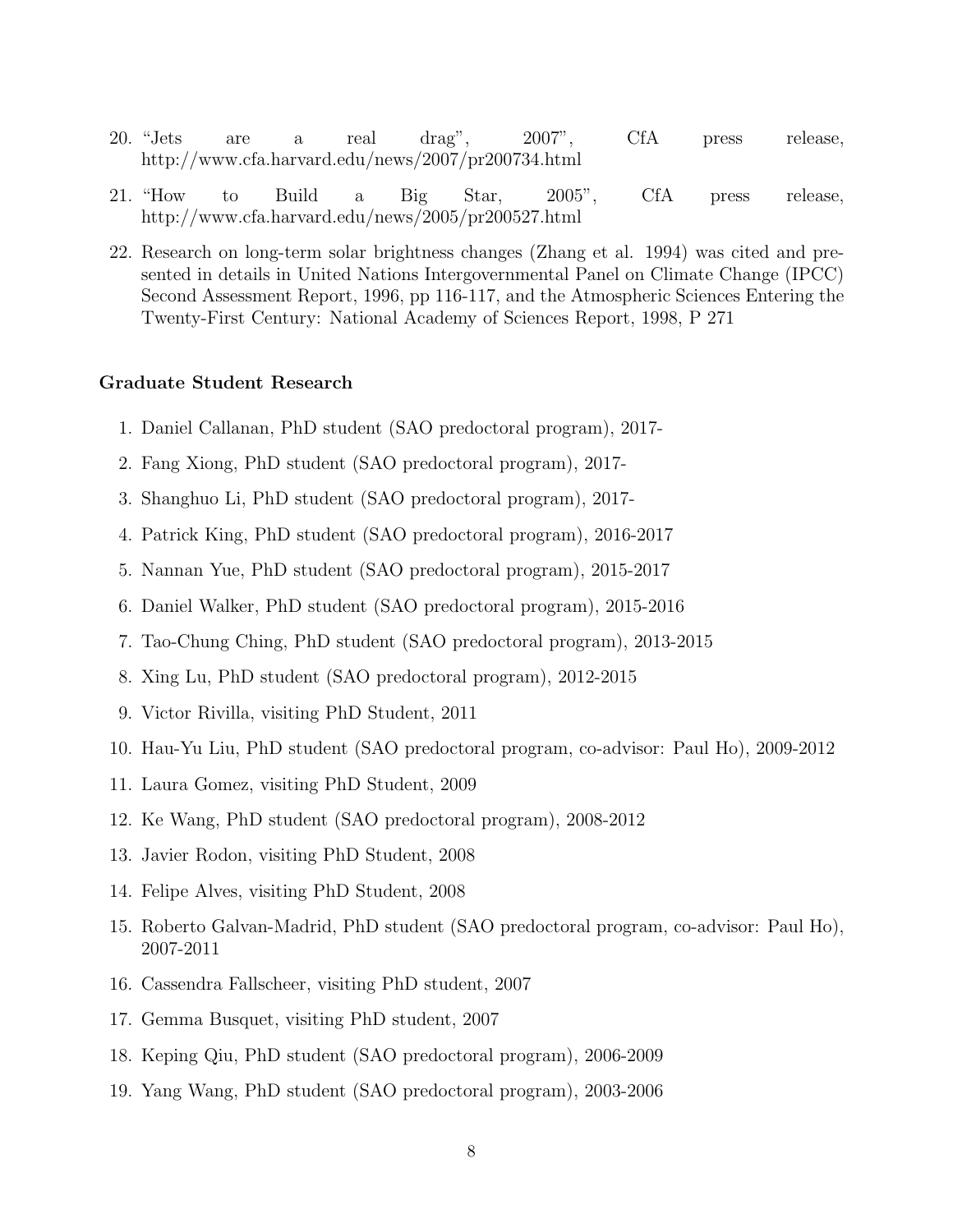- 20. Peter Sollins, PhD student (Harvard, co-advisor: Paul Ho), 2002-2006
- 21. Junzhi Wang, PhD student (SAO predoctoral program), 2002-2005
- 22. Yuan Chen, Master student (Harvard), 2002-2005

#### PhD Thesis Committee

- 1. Christopher Faesi, Harvard University University, 2016-
- 2. How-Huan Chen, Harvard University University, 2016-
- 3. Riwaj Pokhrel, Chair of SAO Predoc Committee, 2016-
- 4. Sadia Hoq, Boston University, 2015-2016
- 5. Gozde Saral, SAO Predoc Committee, 2013
- 6. Patricio Sanhueza, Boston University, 2013
- 7. Susanna Finn, Boston University, 2012
- 8. Katharina Immer, Chair of SAO Predoc Committee, 2011
- 9. Gemma Busquet, Chair of Thesis Committee, University of Barcelona, 2010
- 10. Edward Chambers, Boston University, 2009
- 11. Ya-Wen Tang, National Taiwan University, 2009
- 12. Katharine Johnston, Chair of SAO Predoc Committee, 2009-2010
- 13. Pamela Klaassen, SAO Predoc Committee, 2006-2007
- 14. Aina Palau, University of Barcelona, 2006

#### Undergraduate Student Research

- 1. Deanna Emery, SAO intern, 2017
- 2. Charles Law, SAO intern, 2017
- 3. May Wang, summer student, Harvard University, 2017
- 4. Deanna Emery, Harvard Senior Thesis, 2016-2017
- 5. Anna Laws, University of Southampton SAO Student Exchange Program (co-advisor Joseph Hora), 2016-2017
- 6. Juliana Garcia-Mejia, undergrad research assistant, Harvard University, 2014-2015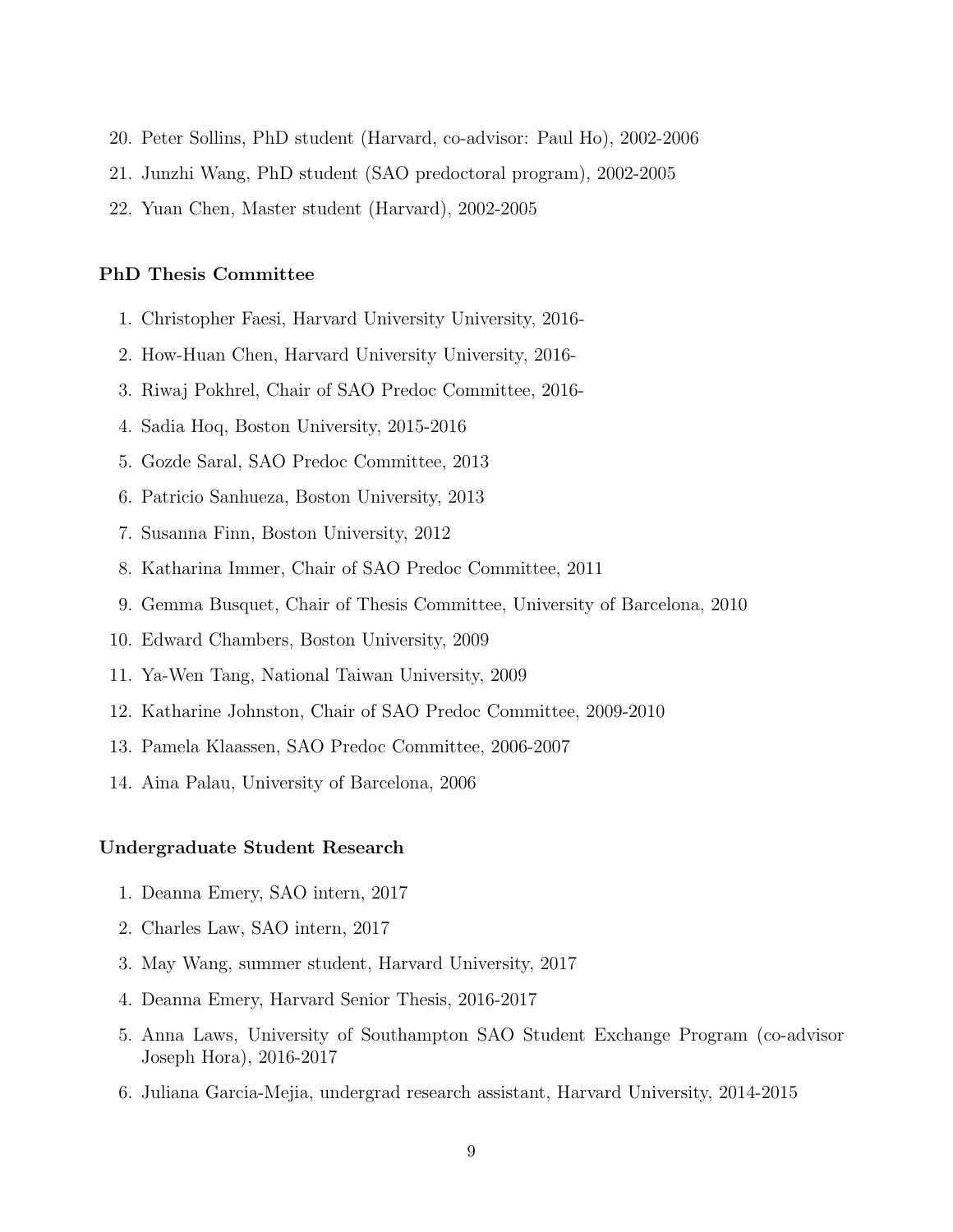- 7. Sophie Welsh, summer student, Harvard University, 2014
- 8. James Kirk, University of Southampton SAO Student Exchange Program (co-advisor with Joseph Hora), 2013-2014
- 9. Brian Claus, Junior research tutorial, Harvard University, 2013
- 10. Zoey Bergstrom, undergrad research assistant, Harvard University, 2012 2013
- 11. Marion Dierickx, summer student, Harvard University, 2012
- 12. Lindsey Wimberly, summer student, Boston University, 2012
- 13. William Hawley, Harvard Senior Thesis, 2011-2012
- 14. How-Huan Chen, summer student, Harvard University, 2011
- 15. Andrea Silva, SAO intern, 2010-2012
- 16. Stephanie Wang, summer student, Harvard University, 2009
- 17. Furgan Fazal, summer student (co advisor T. K. Sridharan), 2007
- 18. Mark Kramer, summer student, 2000
- 19. Paul Hamilton, Junior research, Harvard University, 2000
- 20. Beth Lindsey, summer student (co-advisor David Wilner), 1998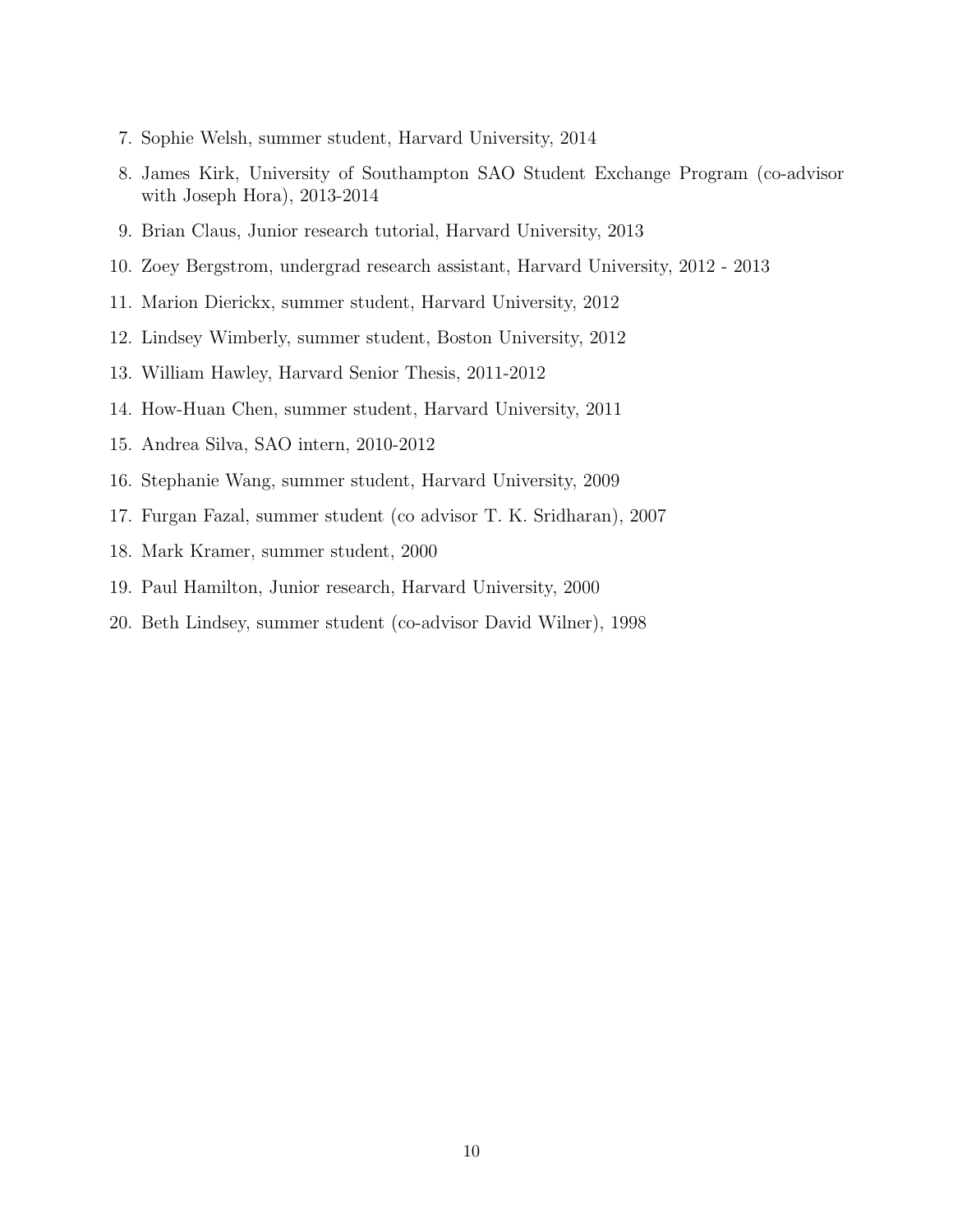# Publications in Refereed Journals

- 1. SMA Observations of the Hot Molecular Core IRAS 18566+0408, Silva, Andrea, Zhang, Qizhou, Sanhueza, Patricio, Lu, Xing, Beltran, Maria T., Fallscheer, Cassandra, Beuther, Henrik, Sridharan, T. K., Cesaroni, Riccardo 2017, accepted to Astrophysical Journal, arXiv:1708.07431
- 2. A rotating protostellar jet launched from the innermost disk of HH 212, Lee, Chin-Fei, Ho, Paul. T. P., Li, Zhi-Yun, Hirano, Naomi, Zhang, Qizhou, Shang, Hsien 2017, Nature Astronomy, 1, 0152
- 3. Simultaneous low- and high-mass star formation in a massive protocluster: ALMA observations of G11.92-0.61, Cyganowski, C. J., Brogan, C. L., Hunter, T. R., Smith, R., Kruijssen, J. M. D., Bonnell, I. A., Zhang, Q. 2017, MNRAS, 468, 3694
- 4. ALMA observations of dust polarization and molecular line emission from the Class 0 protostellar source Serpens SMM1, Hull, Charles L. H., Girart, Josep M., Tychoniec, ukasz, Rao, Ramprasad, Coréts, Paulo C., Pokhrel, Riwaj, **Zhang, Qizhou**, Houde, Martin, Dunham, Michael M., Kristensen, Lars E. et al. 2017, accepted to Astrophysical Journal, arXiv:1707.03827
- 5. Magnetized Converging Flows toward the Hot Core in the Intermediate/High-mass Starforming Region NGC 6334 V, Juárez, C., Girart, J. M., Zamora-Avilés, M., Manuel, Tang, Ya-Wen, Koch, Patrick M., Liu, Hauyu Baobab, Palau, Aina, Ballesteros-Paredes, Javier, Zhang, Qizhou, Qiu, Keping 2017, Astrophysical Journal, 844, 44
- 6. Formation and Atmosphere of Complex Organic Molecules of the HH 212 Protostellar Disk, Lee, Chin-Fei, Li, Zhi-Yun, Ho, Paul T. P., Hirano, Naomi, Zhang, Qizhou, Shang, Hsien 2017, Astrophysical Journal, 843, 27
- 7. The Galactic Center Molecular Cloud Survey. II. A lack of dense gas and cloud evolution along Galactic center orbits, Kauffmann, Jens, Pillai, Thushara, Zhang, Qizhou, Menten, Karl M., Goldsmith, Paul F., Lu, Xing, Guzmán, Andrés E., Schmiedeke, Anika 2017, Astronomy & Astrophysics, 603, A90
- 8. The Galactic Center Molecular Cloud Survey. I. A steep linewidth-size relation and suppression of star formation, Kauffmann, Jens, Pillai, Thushara, Zhang, Qizhou, Menten, Karl M., Goldsmith, Paul F., Lu, Xing, Guzmàn, Andrés E. 2017, Astronomy & Astrophysics, 603, A89
- 9. A Massive Prestellar Clump Hosting No High-mass Cores, Sanhueza, Patricio, Jackson, James M., Zhang, Qizhou, Guzmán, Andrs E., Lu, Xing, Stephens, Ian W., Wang, Ke, Tatematsu, Kenichi 2017, Astrophysical Journal, 841, 97
- 10. The ALMA view of W33A: a spiral filament feeding the candidate disc in MM1-Main, Maud, L. T., Hoare, M. G., Galván-Madrid, R., **Zhang, Q.**, de Wit, W. J., Keto, E., Johnston, K. G., Pineda, J. E. 2017, MNRAS, 467, L120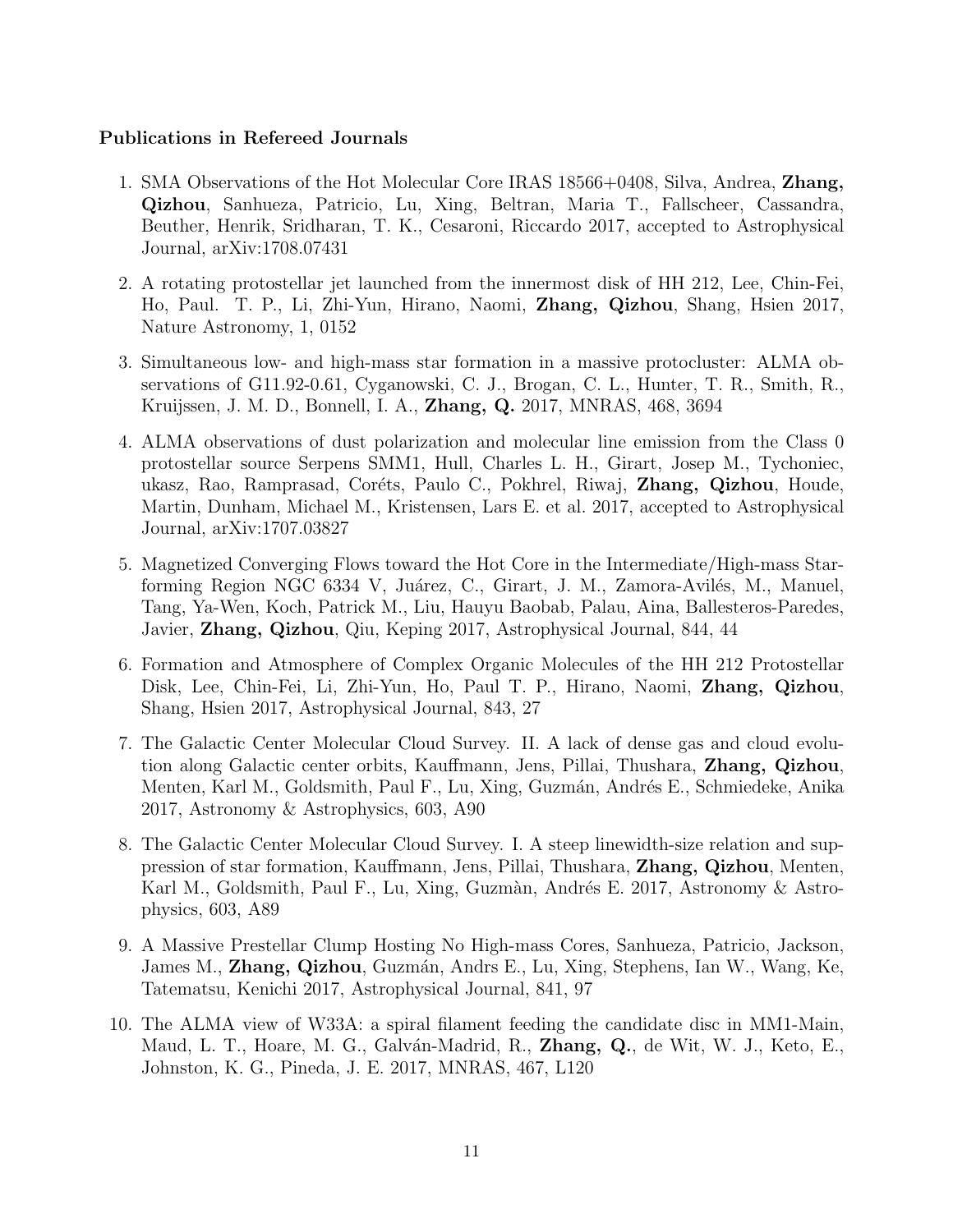- 11. ALMA reveals sequential high-mass star formation in the G9.62+0.19 complex, Liu, Tie, Lacy, John, Li, Pak Shing, Wang, Ke, Qin, Sheng-Li, Zhang, Qizhou, Kim, Kee-Tae, Garay, Guido, Wu, fang, Mardones, Diego, and et al. 2017, arXiv:1705.04907
- 12. First detection of equatorial dark dust lane in a protostellar disk at submillimeter wavelength, Lee, Chin-Fei, Li, Zhi-Yun, Ho, Paul T. P., Hirano, Naomi, Zhang, Qizhou, Shang, Hsien 2017, Science Advances, 3, e1602935
- 13. The Molecular Gas Environment in the 20 km s<sup>−</sup><sup>1</sup> Cloud in the Central Molecular Zone, Lu, Xing, Zhang, Qizhou, Kauffmann, Jens, Pillai, Thushara, Longmore, Steven N., Kruijssen, J. M. Diederik, Battersby, Cara, Liu, Hauyu Baobab, Ginsburg, Adam, Mills, Elisabeth A. C, Zhang, Zhi-Yu, Gu, Qiusheng 2017, Astrophysical Journal, 839, 1
- 14. Magnetic Fields in the Massive Dense Cores of the DR21 Filament: Weakly Magnetized Cores in a Strongly Magnetized Filament, Ching, Tao-Chung, Lai, Shih-Ping, Zhang, Qizhou, Girart, Josep M., Qiu, Keping, Liu, Hauyu B. 2017, Astrophysical Journal, 838, 121
- 15. Angular Momentum in Disk Wind Revealed in the Young Star MWC 349A, Zhang, Q., Claus, B., Watson, L., & Moran, J. 2017, Astrophysical Journal, 837, 53
- 16. Growth of a Massive Young Stellar Object Fed by a Gas Flow from a Companion Gas Clump, Chen, X., Ren, Z.,  $\mathbf{Zhang}, \mathbf{Q}$ ., Shen, Z., & Qiu, K. 2017, Astrophysical Journal, 835, 227
- 17. Formation of ethylene glycol and other complex organic molecules in star-forming regions, Rivilla, V. M., Beltrán, M. T., Cesaroni, R., Fontani, F., Codella, C., **Zhang, Q.** 2017, Astronomy & Astrophysics, 598, A59
- 18. Anatomy of the internal bow shocks in the IRAS 04166+2706 protostellar jet, Tafalla, M., Su, Y.-N., Shang, H., Johnstone, D., Zhang, Q., Santiago-García, J., Lee, C.-F., Hirano, N., Wang, L.-Y. 2017, Astronomy & Astrophysics, 597, A119
- 19. Terahertz and far-infrared windows opened at Dome A in Antarctica, Shi, Sheng-Cai, Paine, Scott, Yao, Qi-Jun, Lin, Zhen-Hui, Li, Xin-Xing, Duan, Wen-Ying, Matsuo, Hiroshi, Zhang, Qizhou, Yang, Ji, Ashley, M. C. B., Shang, Zhaohui, Hu, Zhong-Wen, 2016, Nature Astronomy, 1, 0001
- 20. Dense Core Properties in the Infrared Dark Cloud G14.225-0.506 Revealed by ALMA, Ohashi, Satoshi, Sanhueza, Patricio, Chen, Huei-Ru Vivien, Zhang, Qizhou, Busquet, Gemma, Nakamura, Fumitaka, Palau, Aina, Tatematsu, Kenichi 2016, Astrophysical Journal, 833, 209
- 21. Magnetically Dominated Parallel Interstellar Filaments in the Infrared Dark Cloud G14.225-0.506, Santos, F. P., Busquet, G., Franco, G. A. P., Girart, J. M., & Zhang, Q. 2016, Astrophysical Journal, 832, 186
- 22. G11.92-0.61 MM1: a Keplerian disc around a massive young proto-O star, Ilee, J. D., Cyganowski, C. J., Nazari, P., Hunter, T. R., Brogan, C. L., Forgan, D. H., Zhang, Q. 2016, MNRAS, 462, 4386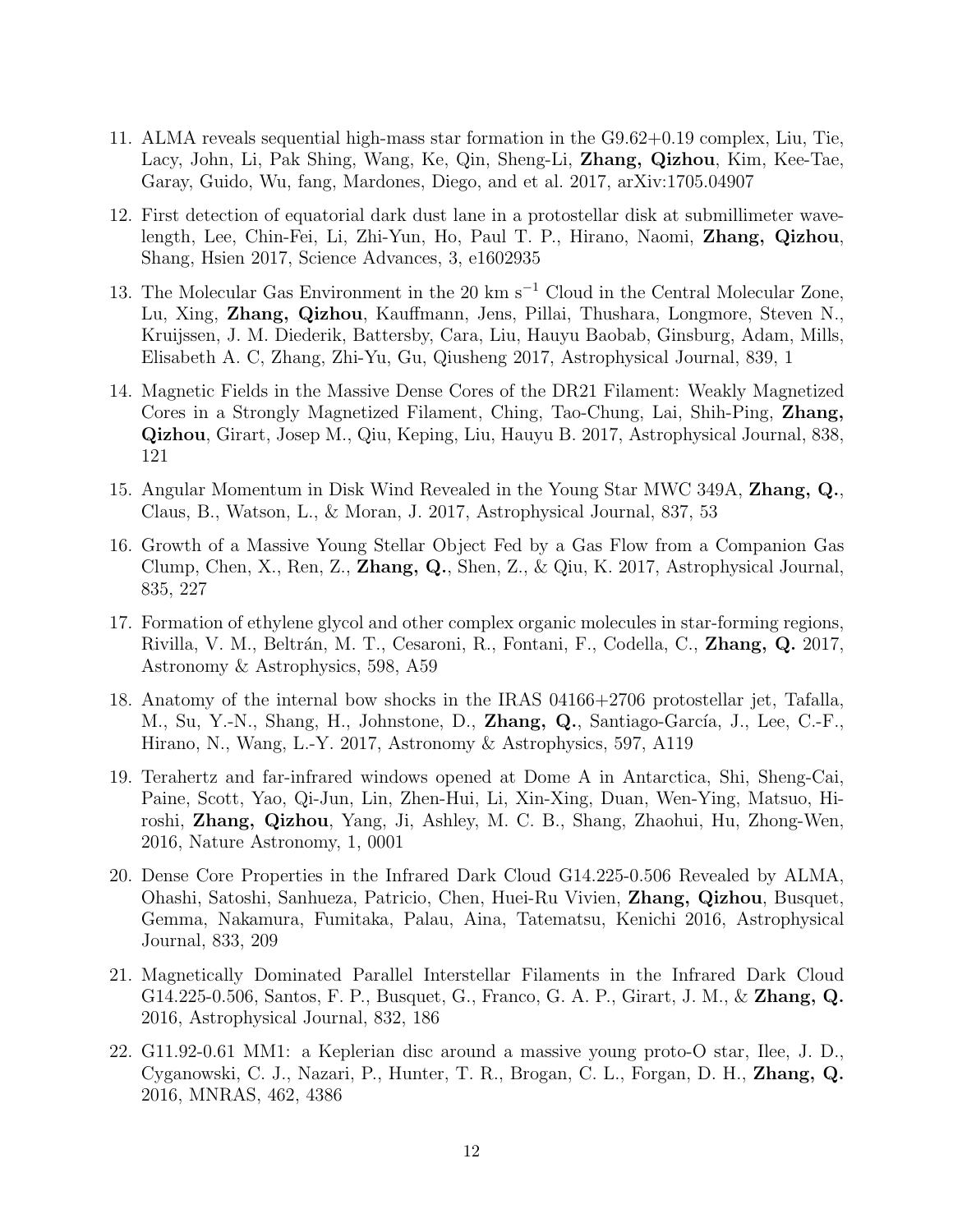- 23. 880  $\mu$ m SMA Polarization Observations of the Quasar 3C 286, Hull, C. L. H., Girart, J. M., & Zhang, Q. 2016, Astrophysical Journal, 830, 124
- 24. Star Formation Laws in Both Galactic Massive Clumps and External Galaxies: Extensive Study with Dust Coninuum, HCN (4-3), and CS (7-6), Liu, Tie, Kim, Kee-Tae, Yoo, Hyunju, Liu, Sheng-yuan, Tatematsu, Ken'ichi, Qin, Sheng-Li, Zhang, Qizhou, Wu, fang, Wang, Ke, Goldsmith, Paul F., Juvela, Mika, Lee, Jeong-Eun, Tóth, L. Viktor, Mardones, Diego, Garay, Guido, Bronfman, Leonardo, Cunningham, Maria R., Li, Di, Lo, Nadia, Ristorcelli, Isabelle, Schnee, Scott 2016, Astrophysical Journal, 829, 59
- 25. The structure and early evolution of massive star forming regions. Substructure in the infrared dark cloud SDC13, McGuire, C., Fuller, G. A., Peretto, N., Zhang, Q., Traficante, A., Avison, A., Jimenez-Serra, I. 2016, Astronomy & Astrophysics, 594, A118
- 26. Outflow Detection in a 70  $\mu$ m Dark High-Mass Core, Feng, Siyi, Beuther, Henrik, **Zhang**, Qizhou, Liu, Hauyu Baobab, Zhang, Zhiyu, Wang, Ke, Qiu, Keping 2016, Astrophysical Journal, 828, 100
- 27. Are infrared dark clouds really quiescent? Feng, S., Beuther, H., Zhang, Q., Henning, Th., Linz, H., Ragan, S., Smith, R. 2016, Astronomy & Astrophysics, 592, A21
- 28. Rotating Bullets from A Variable Protostar, Chen, X., Arce, H. G., Zhang, Q., Launhardt, R., & Henning, T. 2016, Astrophysical Journal, 824, 72
- 29. Discovery of an Extremely Wide-angle Bipolar Outflow in AFGL 5142, Liu, Tie, Zhang, Qizhou, Kim, Kee-Tae, Wu, Yuefang, Lee, Chang-Won, Goldsmith, Paul F., Li, Di, Liu, Sheng-Yuan, Chen, Huei-Ru, Tatematsu, Ken'ichi, Wang, Ke, Lee, Jeong-Eun, Qin, Sheng-Li, Mardones, Diego, Cho, Se-Hyung 2016, Astrophysical Journal, 824, 31
- 30. A Hot and Massive Accretion Disk around the High-mass Protostar IRAS 20126+4104, Chen, Huei-Ru Vivien, Keto, Eric, Zhang, Qizhou, Sridharan, T. K., Liu, Sheng-Yuan, Su, Yu-Nung 2016, Astrophysical Journal, 823, 125
- 31. Hot ammonia around young O-type stars. III. High-mass star formation and hot core activity in W51 Main, Goddi, C., Ginsburg, A., & **Zhang, Q.** 2016, Astronomy & Astrophysics, 589, A44
- 32. Molecular gas kinematics within the central 250 pc of the Milky Way, Henshaw, J. D., Longmore, S. N., Kruijssen, J. M. D., Davies, B., Bally, J., Barnes, A., Battersby, C., Burton, M., Cunningham, M. R., Dale, J. E., Ginsburg, A., Immer, K., Jones, P. A., Kendrew, S., Mills, E. A. C., Molinari, S., Moore, T. J. T., Ott, J., Pillai, T., Rathborne, J., Schilke, P., Schmiedeke, A., Testi, L., Walker, D., Walsh, A., Zhang, Q. 2016, MNRAS, 457, 2675
- 33. Helical Magnetic Fields in the NGC 1333 IRAS 4A Protostellar Outflows, Ching, Tao-Chung, Lai, Shih-Ping, Zhang, Qizhou, Yang, Louis, Girart, Josep M., Rao, Ramprasad 2016, Astrophysical Journal, 819, 159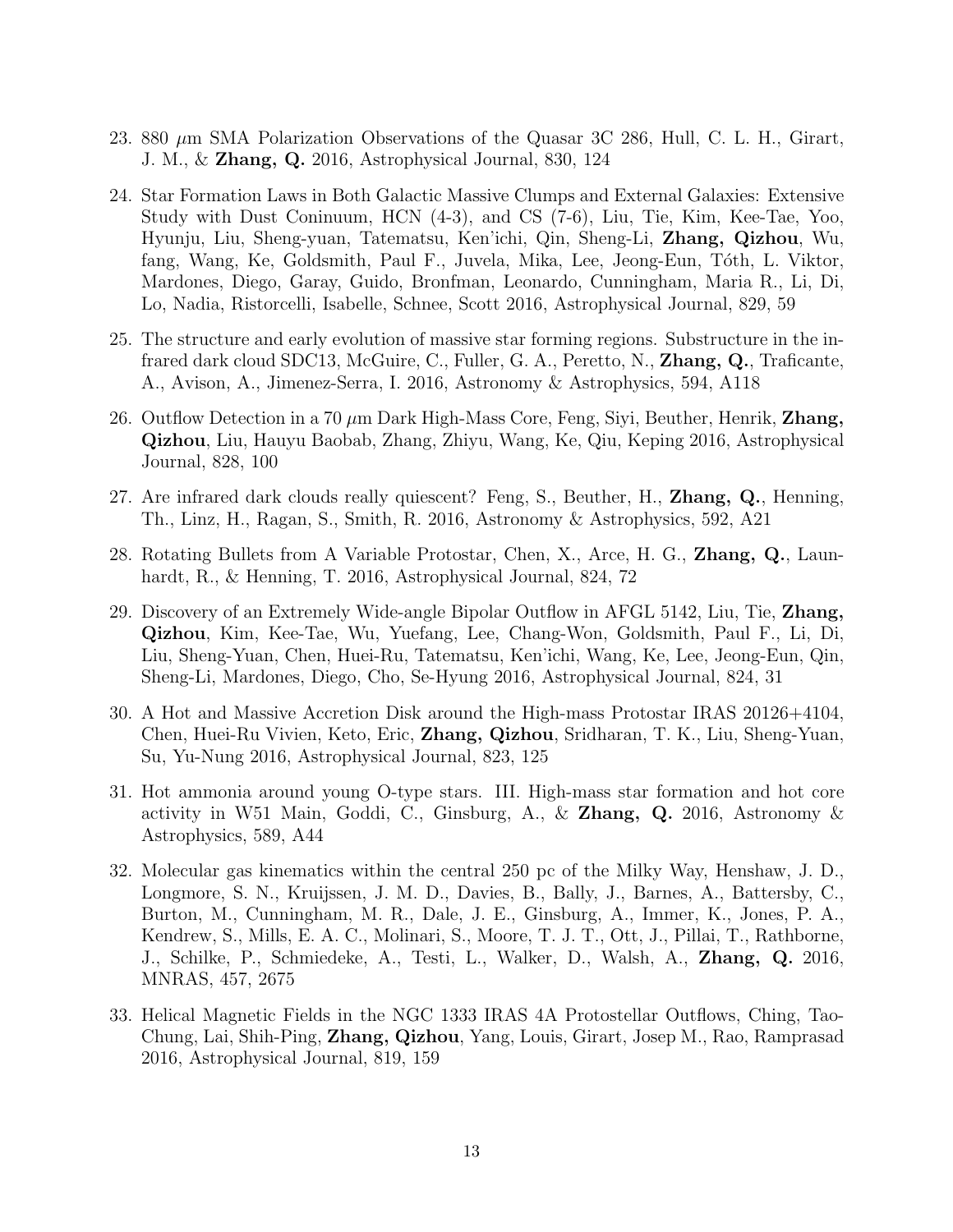- 34. What Is Controlling the Fragmentation in the Infrared Dark Cloud G14.225-0.506?: Different Levels of Fragmentation in Twin Hubs Busquet, Gemma, Estalella, Robert, Palau, Aina, Liu, Hauyu Baobab, Zhang, Qizhou, Girart, Josep Miquel, de Gregorio-Monsalvo, Itziar, Pillai, Thushara, Anglada, Guillem, Ho, Paul T. P. 2016, Astrophysical Journal, 819, 139
- 35. First-generation science cases for ground-based terahertz telescopes, Hirashita, Hiroyuki, Koch, Patrick M., Matsushita, Satoki, Takakuwa, Shigehisa, Nakamura, Masanori, Asada, Keiichi, Liu, Hauyu Baobab, Urata, Yuji, Wang, Ming-Jye, Wang, Wei-Hao, Takahashi, Satoko, Tang, Ya-Wen, Chang, Hsian-Hong, Huang, Kuiyun, Morata, Oscar, Otsuka, Masaaki, Lin, Kai-Yang, Tsai, An-Li, Lin, Yen-Ting, Srinivasan, Sundar, Martin-Cocher, Pierre, Pu, Hung-Yi, Kemper, Francisca, Patel, Nimesh, Grimes, Paul, Huang, Yau-De, Han, Chih-Chiang, Huang, Yen-Ru, Nishioka, Hiroaki, Lin, Lupin Chun-Che, Zhang, Qizhou, Keto, Eric, Burgos, Roberto, Chen, Ming-Tang, Inoue, Makoto, Ho, Paul T. P. 2016, Publications of the Astronomical Society of Japan, 68, R1
- 36. Planck Cold Clumps in the  $\lambda$  Orionis Complex. I. Discovery of an Extremely Young Class 0 Protostellar Object and a Proto-brown Dwarf Candidate in the Bright-rimmed Clump PGCC G192.32-11.88, Liu, Tie, Zhang, Qizhou, Kim, Kee-Tae, Wu, Yuefang, Lee, Chang Won, Lee, Jeong-Eun, Tatematsu, Ken'ichi, Choi, Minho, Juvela, Mika, Thompson, Mark, and et al. 2016, Astrophysical Journal Suppl., 222, 7
- 37. Deeply Embedded Protostellar Population in the 20 km s<sup>−1</sup> Cloud of the Central Molecular Zone, Lu, Xing, Zhang, Qizhou, Kauffmann, Jens, Pillai, Thushara, Longmore, Steven N., Kruijssen, J. M. Diederik, Battersby, Cara, Gu, Qiusheng 2015, Astrophysical Journal, 814, L18
- 38. Extremely Energetic Outflow and Decelerated Expansion in W49N, Liu, Tie, Kim, Kee-Tae, Wu, Yuefang, Li, Di, Lee, Chang-Won, De Pree, Christopher G., Qin, Sheng-Li, Wang, Ke, Tatematsu, Ken'ichi, Zhang, Qizhou, Mardones, Diego, Liu, Sheng-Yuan, Cho, Se-Hyung 2015, Astrophysical Journal, 810, 147
- 39. The Distribution of Deuterated Formaldehyde within Orion-KL, Favre, Cécile, Bergin, Edwin A., Neill, Justin L., Crockett, Nathan R., Zhang, Qizhou, Lis, Dariusz C. 2015, Astrophysical Journal, 808, 155
- 40. SMA Observations of  $C_2H$  in High-mass Star-forming Regions, Jiang, Xue-Jian, Liu, Hauyu Baobab, Zhang, Qizhou, Wang, Junzhi, Zhang, Zhi-Yu, Li, Juan, Gao, Yu, Gu, Qiusheng 2015, Astrophysical Journal, 808, 114
- 41. Jet Motion, Internal Working Surfaces, and Nested Shells in the Protostellar System HH 212, Lee, Chin-Fei, Hirano, Naomi, Zhang, Qizhou, Shang, Hsien, Ho, Paul T. P., Mizuno, Yosuke 2015, Astrophysical Journal, 805, 186
- 42. Initial Fragmentation in the Infrared Dark Cloud G28.53-0.25, Lu, X., Zhang, Q., Wang, K., & Gu, Q. 2015, Astrophysical Journal, 805, 171
- 43. Fragmentation of Molecular Clumps and Formation of a Protocluster, Zhang, Q., Wang, K., Lu, X., & Jiménez-Serra, I. 2015, Astrophysical Journal, 804, 141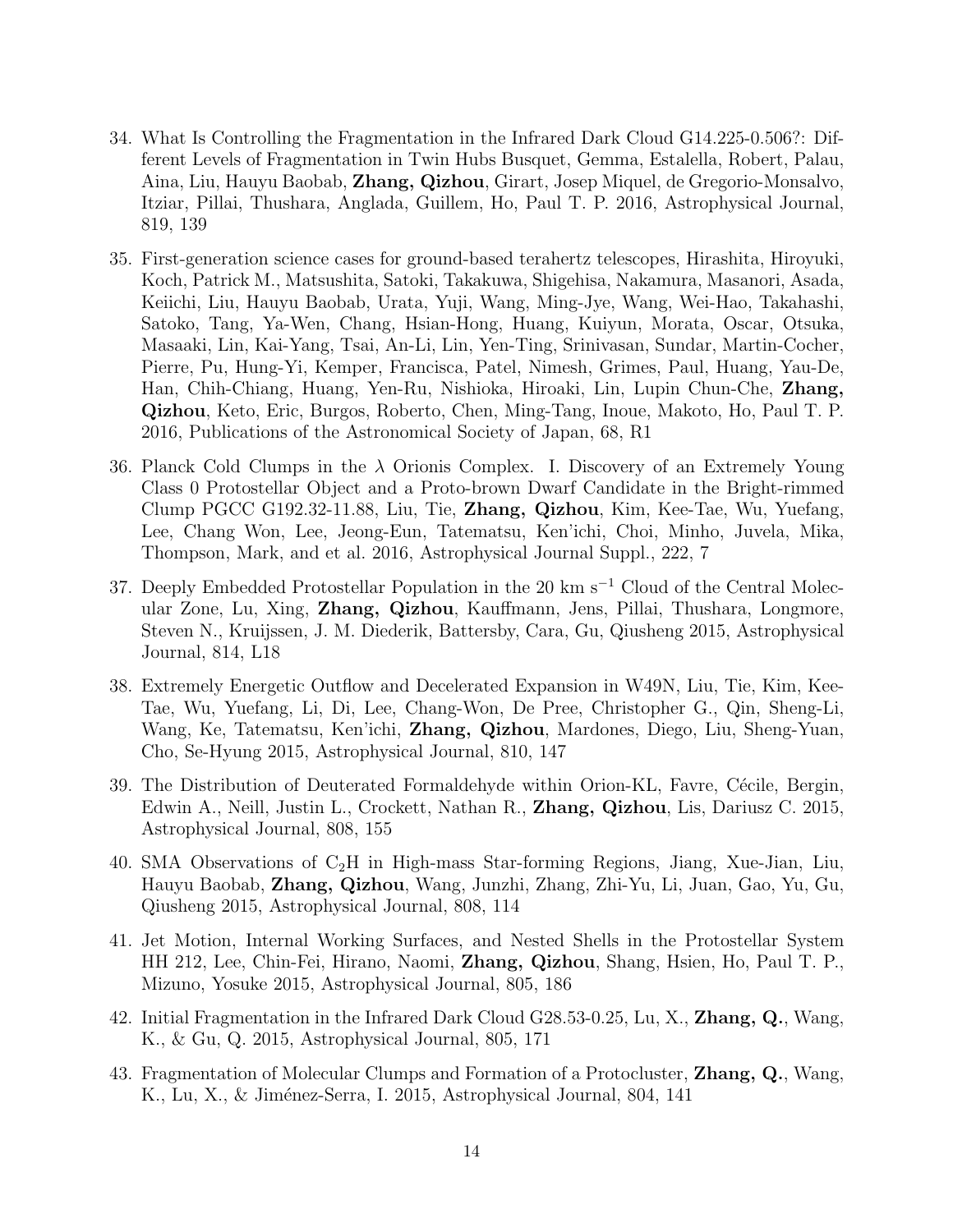- 44. ALMA Resolves the Spiraling Accretion Flow in the Luminous OB Cluster-forming Region G33.92+0.11, Liu, H. B., Galv´an-Madrid, R., Jim´enez-Serra, I., Rom´an-Zuniga, Carlos, Zhang, Qizhou, Li, Zhiyun, Chen, Huei-Ru 2015, Astrophysical Journal, 804, 37
- 45. Self-similar fragmentation regulated by magnetic fields in a region forming massive stars, Li, Hua-Bai, Yuen, Ka Ho, Otto, Frank, Leung, Po Kin, Sridharan, T. K., Zhang, Qizhou, Liu, Hauyu, Tang, Ya-Wen, Qiu, Keping, 2015, Nature, 520, 518
- 46. Submillimeter Array High-angular Resolution Observations of the Monoceros R2 Starforming Cluster, Dierickx, M., Jiménez-Serra, I., Rivilla, V. M., & Zhang, Q. 2015, Astrophysical Journal, 803, 89
- 47. Hot ammonia around young O-type stars. II. JVLA imaging of highly excited metastable NH<sup>3</sup> masers in W51-North, Goddi, C., Henkel, C., Zhang, Q., Zapata, L., & Wilson, T. L. 2015, Astronomy & Astrophysics, 573, A109
- 48. Hot ammonia around young O-type stars. I. JVLA imaging of NH<sup>3</sup> (6, 6) to (14, 14) in NGC 7538 IRS1, Goddi, C., Zhang, Q., & Moscadelli, L. 2015, Astronomy & Astrophysics, 573, A108
- 49. The Importance of the Magnetic Field from an SMA-CSO-combined Sample of Starforming Regions, Koch, Patrick M., Tang, Ya-Wen, Ho, Paul T. P., Zhang, Qizhou, Girart, Josep M., Chen, Huei-Ru Vivien, Frau, Pau, Li, Hua-Bai, Li, Zhi-Yun, Liu, Hau-Yu Baobab, Padovani, Marco, Qiu, Keping, Yen, Hsi-Wei, Chen, How-Huan, Ching, Tao-Chung, Lai, Shih-Ping, Rao, Ramprasad 2014, Astrophysical Journal, 797, 99
- 50. G11.92-0.61-MM2: A Bonafide Massive Prestellar Core? Cyganowski, C. J., Brogan, C. L., Hunter, T. R., Graninger, D., Oberg, K. I., Vasyunin, A., Zhang, Q., Friesen, R., Schnee, S. 2014, Astrophysical Journal, 796, L2
- 51. Submillimeter Array Observations of Magnetic Fields in G240.31+0.07: An Hourglass in a Massive Cluster-forming Core, Qiu, K., Zhang, Q., Menten, K. M., Liu, Hauyu B., Tang, Ya-Wen, Girart, Josep M. 2014, Astrophysical Journal, 794, L18
- 52. Magnetic Fields and Massive Star Formation, Zhang, Qizhou, Qiu, Keping, Girart, Josep M., Liu, Hauyu, Tang, Ya-Wen, Koch, Patrick M., Li, Zhi-Yun, Keto, Eric, Ho, Paul T. P., Rao, Ramprasad, Lai, Shih-Ping, Ching, Tao-Chung, Frau, Pau, Chen, How-Huan, Li, Hua-Bai, Padovani, Marco, Bontemps, Sylvain, Csengeri, Timea, Juárez, Carmen 2014, Astrophysical Journal, 792, 116
- 53. Very Large Array Observations of Ammonia in High-mass Star Formation Regions, Lu, X., Zhang, Q., Liu, H. B., Wang, J., & Gu, Q. 2014, Astrophysical Journal, 790, 84
- 54. Core and Filament Formation in Magnetized, Self-gravitating Isothermal Layers, Van Loo, S., Keto, E., & Zhang, Q. 2014, Astrophysical Journal, 789, 37
- 55. Shaping a high-mass star-forming cluster through stellar feedback. The case of the NGC 7538 IRS 1-3 complex, Frau, P., Girart, J. M., Zhang, Q., & Rao, R. 2014, Astronomy & Astrophysics, 567, A116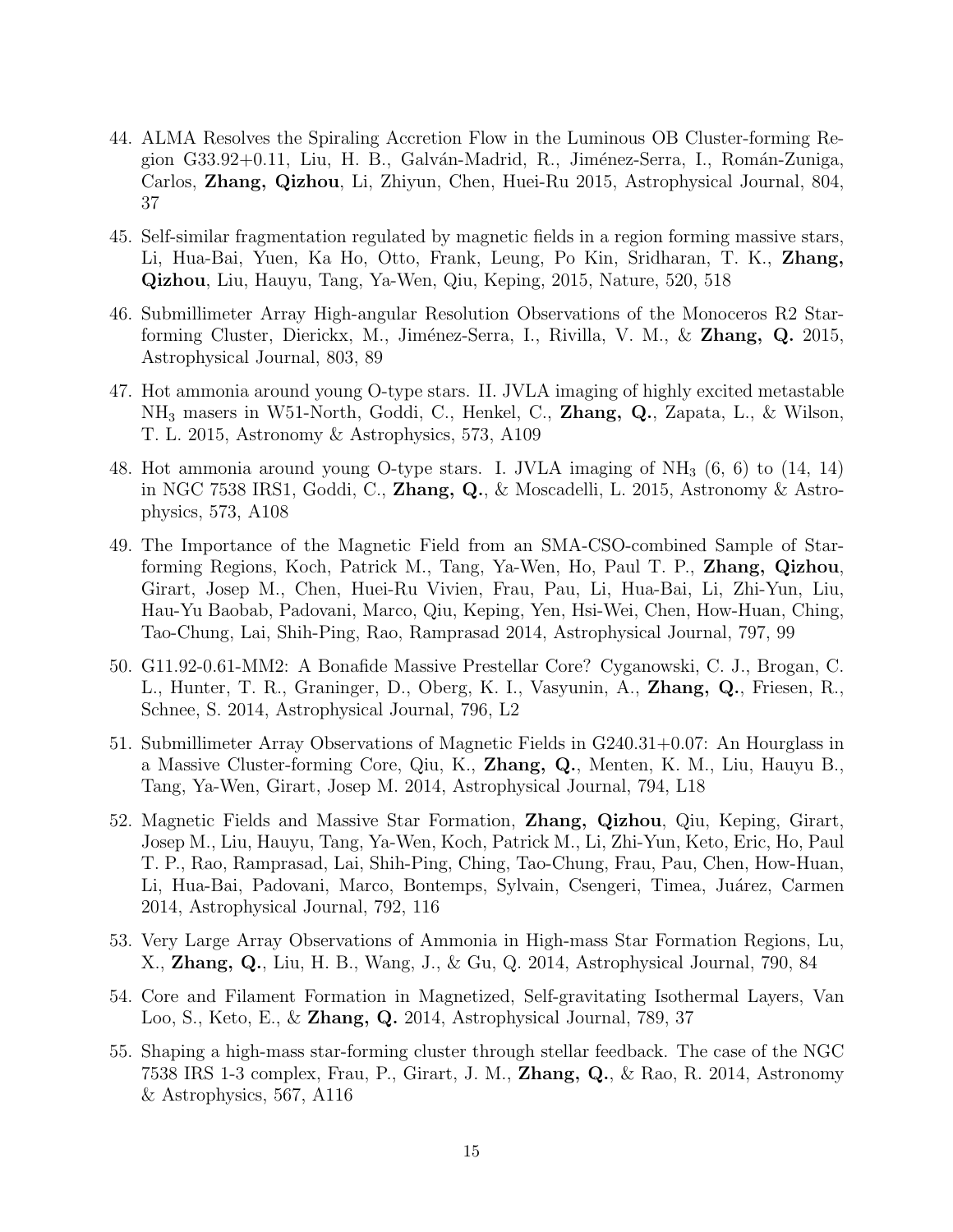- 56. ALMA Results of the Pseudodisk, Rotating Disk, and Jet in the Continuum and HCO<sup>+</sup> in the Protostellar System HH 212, Lee, Chin-Fei, Hirano, Naomi, Zhang, Qizhou, Shang, Hsien, Ho, Paul T. P., Krasnopolsky, Ruben 2014, Astrophysical Journal, 786, 114
- 57. A subarcsecond study of the hot molecular core in G023.01-00.41, Sanna, A., Cesaroni, R., Moscadelli, L., Zhang, Q., Menten, K. M., Molinari, S., Caratti o Garatti, A., De Buizer, J. M. 2014, Astronomy & Astrophysics, 565, A34
- 58. Hierarchical fragmentation and differential star formation in the Galactic 'Snake': infrared dark cloud G11.11-0.12, Wang, Ke, Zhang, Qizhou, Testi, Leonardo, van der Tak, Floris, Wu, Yuefang, Zhang, Huawei, Pillai, Thushara, Wyrowski, Friedrich, Carey, Sean, Ragan, Sarah E., Henning, Thomas 2014, MNRAS, 439, 3275
- 59. Fragmentation of Massive Dense Cores Down to  $\lesssim 1000$  AU: Relation between Fragmentation and Density Structure, Palau, Aina, Estalella, Robert, Girart, Josep M., Fuente, Asunción, Fontani, Francesco, Commercon, Benoit, Busquet, Gemma, Bontemps, Sylvain, Sánchez-Monge, Alvaro, Zapata, Luis A., **Zhang, Qizhou**, Hennebelle, Patrick, di Francesco, James 2014, Astrophysical Journal, 785, 42
- 60. Hot Core, Outflows, and Magnetic Fields in W43-MM1 (G30.79 FIR 10), Sridharan, T. K., Rao, R., Qiu, K., Cortes, P., Li, H., Pillai, T., Patel, N. A., Zhang, Q. 2014, Astrophysical Journal, 783, L31
- 61. Submillimetre polarization and magnetic field properties in the envelopes of protoplanetary nebulae CRL 618 and OH 231.8+4.2, Sabin, L., Zhang, Q., Zijlstra, A. A., Patel, N. A., Vázquez, R., Zauderer, B. A., Contreras, M. E., Guillén, P. F. 2014, MNRAS, 438, 1794
- 62. Time Monitoring of Radio Jets and Magnetospheres in the Nearby Young Stellar Cluster R Coronae Australis, Liu, H. B., Galván-Madrid, R., Forbrich, J., Rodríguez, Luis F., Takami, Michihiro, Costigan, Gr´ainne, Manara, Carlo Felice, Yan, Chi-Hung, Karr, Jennifer, Chou, Mei-Yin, Ho, Paul T.-P., Zhang, Qizhou 2014, Astrophysical Journal, 780, 155
- 63. Molecular Jet of IRAS 04166+2706, Wang, Liang-Yao, Shang, Hsien, Su, Yu-Nung, Santiago-García, Joaquín, Tafalla, Mario, Zhang, Qizhou, Hirano, Naomi, Lee, Chin-Fei 2014, Astrophysical Journal, 780, 49
- 64. Star Cluster Formation and Feedback, Krumholz, M. R., Bate, M. R., Arce, H. G., Dale, J. E., Gutermuth, R., Klein, R. I., Li, Z.-Y., Nakamura, F., Zhang, Q 2014, Protostars and Planets VI, 243
- 65. Conceptual design studies of the 5 m terahertz antenna for Dome A, Antarctica, Yang, Ji, Zuo, Ying-Xi, Lou, Zheng, Cheng, Jing-Quan, Zhang, Qi-Zhou, Shi, Sheng-Cai, Huang, Jia-Sheng, Yao, Qi-Jun, Wang, Zhong 2013, Research in Astronomy and Astrophysics, 13, 1493-1508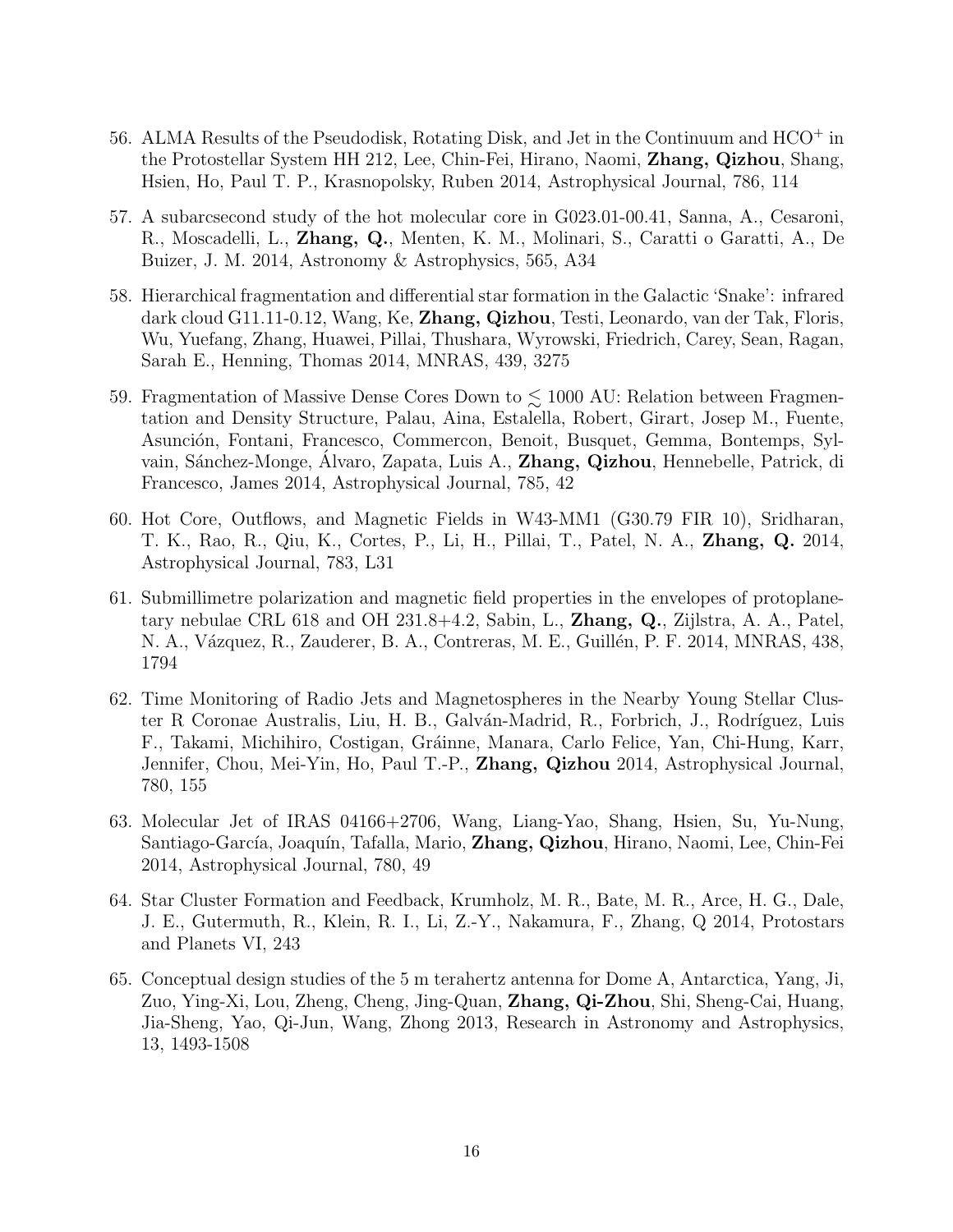- 66. From Poloidal to Toroidal: Detection of a Well-ordered Magnetic Field in the High-mass Protocluster G35.2-0.74 N, Qiu, K., Zhang, Q., Menten, K. M., Liu, H. B., & Tang, Y.-W. 2013, Astrophysical Journal, 779, 182
- 67. MUSCLE W49: A Multi-Scale Continuum and Line Exploration of the Most Luminous Star Formation Region in the Milky Way. I. Data and the Mass Structure of the Giant Molecular Cloud, Galván-Madrid, R., Liu, H. B., Zhang, Z.-Y., Pineda, J. E., Peng, T.-C., Zhang, Q., Keto, E. R., Ho, P. T. P., Rodríguez, L. F., Zapata, L., Peters, T., De Pree, C. G. 2013, Astrophysical Journal, 779, 121
- 68. Properties of dense cores in clustered massive star-forming regions at high angular resolution, Sánchez-Monge, Á., Palau, A., Fontani, F., Busquet, Gemma, Juárez, Carmen, Estalella, Robert, Tan, Jonathan C., Sep´ulveda, Inma, Ho, Paul T. P., Zhang, Qizhou, Kurtz, Stan 2013, MNRAS, 432, 3288
- 69. DR 21(OH): A Highly Fragmented, Magnetized, Turbulent Dense Core, Girart, J. M., Frau, P., Zhang, Q., Koch, P. M., Qiu, K., Tang, Y.-W., Lai, S.-P., Ho, P. T. P. 2013, Astrophysical Journal, 772, 69
- 70. Gas Kinematics and the Dragged Magnetic Field in the High-mass Molecular Outflow Source G192.16-3.84: An SMA View, Liu, H. B., Qiu, K., Zhang, Q., Girart, J. M., & Ho, P. T. P. 2013, Astrophysical Journal, 771, 71
- 71. AFGL 5157 NH3: a new stellar cluster in the forming process, Jiang, Zhi-Bo, Chen, Zhi-Wei, Wang, Yuan, Yang, Ji, Huang, Jia-Sheng, Zhang, Qi-Zhou, Fazio, Giovani 2013, Research in Astronomy and Astrophysics, 13, 695-704
- 72. Massive Quiescent Cores in Orion: Dynamical State Revealed by High-resolution Ammonia Maps, Li, D., Kauffmann, J., Zhang, Q., & Chen, W. 2013, Astrophysical Journal, 768, L5
- 73. SMA Observations of Class 0 Protostars: A High Angular Resolution Survey of Protostellar Binary Systems, Chen, Xuepeng, Arce, Héctor G., **Zhang, Qizhou**, Bourke, Tyler L., Launhardt, Ralf, Jorgensen, Jes K., Lee, Chin-Fei, Foster, Jonathan B., Dunham, Michael M., Pineda, Jaime E., Henning, Thomas 2013, Astrophysical Journal, 768, 110
- 74. The Galactic Center Cloud G0.253+0.016: A Massive Dense Cloud with low Star Formation Potential, Kauffmann, J., Pillai, T., & Zhang, Q. 2013, Astrophysical Journal, 765, L35
- 75. Unveiling a Network of Parallel Filaments in the Infrared Dark Cloud G14.225-0.506, Busquet, Gemma, Zhang, Qizhou, Palau, Aina, Liu, Hauyu Baobab, Sánchez-Monge, Alvaro, Estalella, Robert, Ho, Paul T. P., de Gregorio-Monsalvo, Itziar, Pillai, Thushara, Wyrowski, Friedrich, Girart, Josep M., Santos, Fábio P., Franco, Gabriel A. P. 2013, Astrophysical Journal, 764, L26
- 76. A New Radio Recombination Line Maser Object toward the MonR2 H II Region, Jiménez-Serra, I., Báez-Rubio, A., Rivilla, V. M., Martín-Pintado, J., Zhang, Q., Dierickx, M., Patel, N. 2013, Astrophysical Journal, 764, L4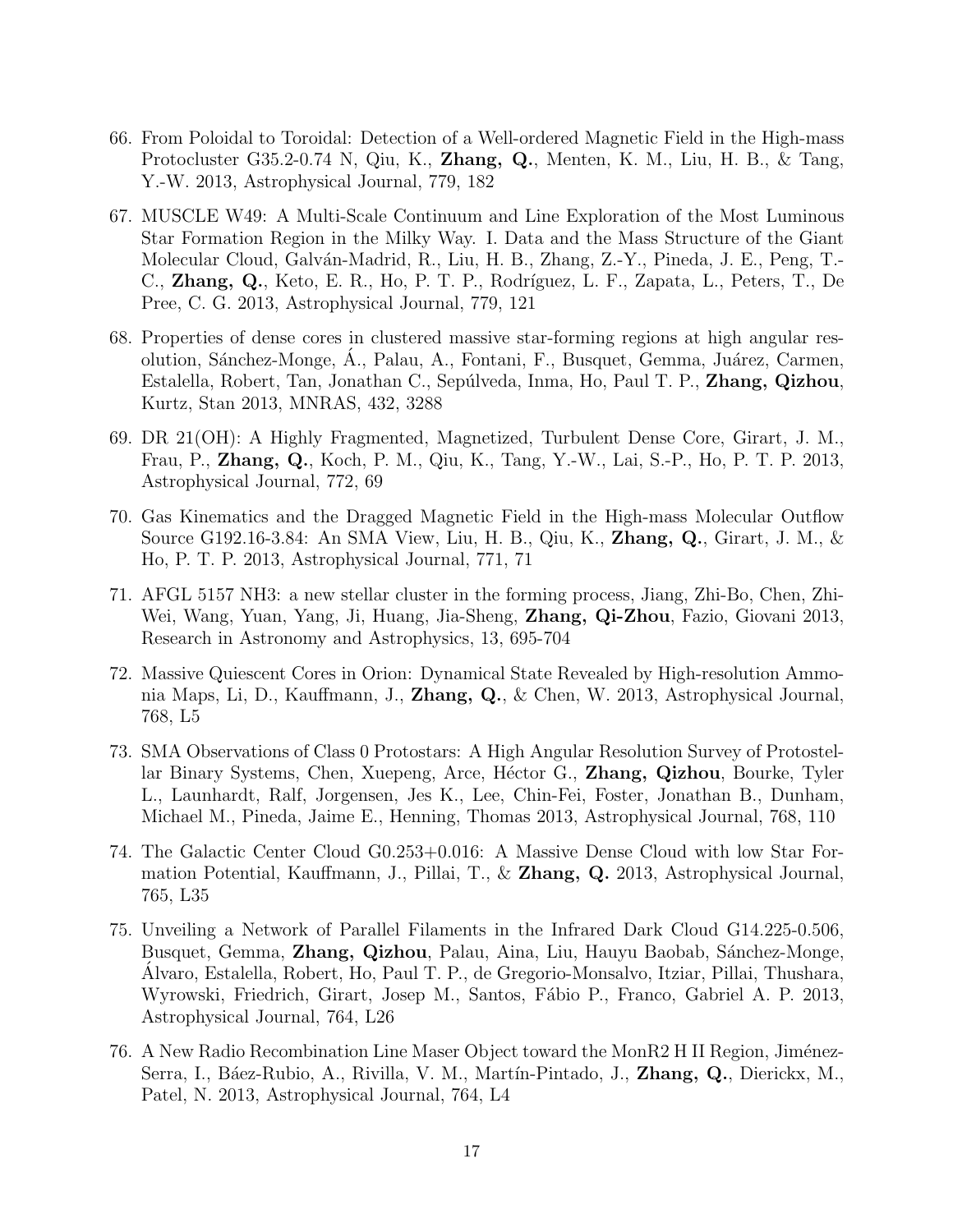- 77. SiO collimated outflows driven by high-mass YSOs in  $G24.78+0.08$ , Codella, C., Beltrán, M. T., Cesaroni, R., Moscadelli, L., Neri, R., Vasta, M., **Zhang, Q.** 2013, Astronomy & Astrophysics, 550, A81
- 78. Water deuterium fractionation in the high-mass hot core G34.26+0.15, Liu, F.-C., Parise, B., Wyrowski, F., Zhang, Q., & Güsten, R. 2013, Astronomy & Astrophysics, 550, A37
- 79. Early Stages of Cluster Formation: Fragmentation of Massive Dense Cores down to  $\lesssim$ 1000 AU, Palau, Aina, Fuente, Asunción, Girart, Josep M., Estalella, Robert, Ho, Paul T. P., Sánchez-Monge, Alvaro, Fontani, Francesco, Busquet, Gemma, Commercon, Benoit, Hennebelle, Patrick, Boissier, Jérémie, Zhang, Qizhou, Cesaroni, Riccardo, Zapata, Luis A. 2013, Astrophysical Journal, 762, 120
- 80. A double-jet system in the G31.41 + 0.31 hot molecular core, Moscadelli, L., Li, J. J., Cesaroni, R., Sanna, A., Xu, Y., **Zhang, Q.** 2013, Astronomy & Astrophysics, 549, A122
- 81. The Protocluster G18.67+0.03: A Test Case for Class I CH3OH Masers as Evolutionary Indicators for Massive Star Formation, Cyganowski, C. J., Brogan, C. L., Hunter, T. R., Zhang, Q., Friesen, R. K., Indebetouw, R., Chandler, C. J., 2012, Astrophysical Journal, 760, L20
- 82. Forming an O Star via Disk Accretion?, Qiu, Keping, Zhang, Qizhou, Beuther, Henrik, Fallscheer, Cassandra, 2012, Astrophysical Journal, 756, 170
- 83. Fragmentation and OB Star Formation in High-Mass Molecular Hub-Filament System, Liu, Hauyu Baobab, Jimenez-Serra, Izaskun, Ho, Paul T.-P., Chen, Huei-Ru, Zhang, Qizhou, Li, Zhi-Yun, 2012, Astrophysical Journal, 756, 10
- 84. Dense gas in IRAS 20343+4129: an ultracompact H II region caught in the act of creating a cavity, Fontani, F., Palau, Aina, Busquet, G., Isella, A., Estalella, R., Sánchez-Monge, A., Caselli, P., **Zhang, Q.**, 2012, MNRAS, 423, 1691
- 85. Different Evolutionary Stages in the Massive Star-forming Region W3 Main Complex, Wang, Yuan, Beuther, Henrik, Zhang, Qizhou, Bik, Arjan, Rodon, Javier A., Jiang, Zhibo, Fallscheer, Cassandra, 2012, Astrophysical Journal, 754, 87
- 86. Chemical Segregation toward Massive Hot Cores: The AFGL2591 Star-forming Region, Jimenez-Serra, I., Zhang, Q., Viti, S., Martin-Pintado, J., de Wit, W.-J., 2012, Astrophysical Journal, 753, 34
- 87.  $H_2D^+$  in the High-mass Star-forming Region Cygnus X, Pillai, T., Caselli, P., Kauffmann, J., Zhang, Q., Thompson, M. A., Lis, D. C., 2012, Astrophysical Journal, 751, 135
- 88. SMA and Spitzer Observations of Bok Glouble CB17: A Candidate First Hydrostatic Core?, Chen, Xuepeng, Arce, Hector G., Dunham, Michael M., Zhang, Qizhou, Bourke, Tyler L., Launhardt, Ralf, Schmalzl, Markus, Henning, Thomas 2012, Astrophysical Journal, 751, 89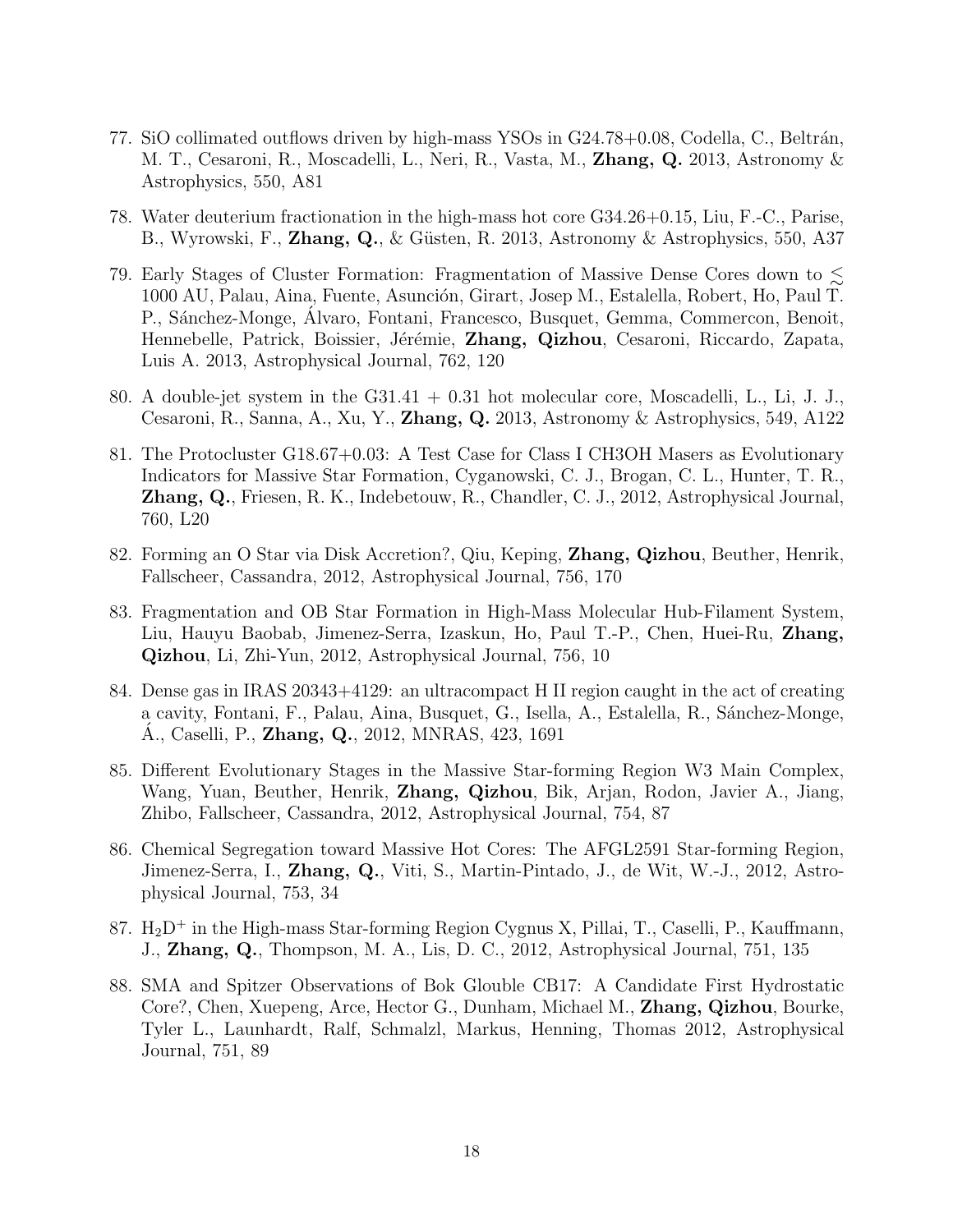- 89. Temperature and kinematics of protoclusters with intermediate and high-mass stars: the case of IRAS 05345+3157, Fontani, F., Caselli, P., Zhang, Q., Brand, J., Busquet, G., Palau, Aina 2012, Astronomy and Astrophysics, 541, 32
- 90. Discovery of a Binary System in IRAM 04191+1522, Chen, Xuepeng, Arce, Hector G., Dunham, Michael M., Zhang, Qizhou 2012, Astrophysical Journal, 747, 43
- 91. Protostellar Outflow Heating in a Growing Massive Protocluster, Wang, Ke, Zhang, Qizhou, Wu, Yuefang, Li, Hua-bai, Zhang, Huawei 2012, Astrophysical Journal, 745, 30
- 92. The Origin of OB Clusters: From 10 pc to 0.1 pc, Liu, Hauyu Baobab, Quintana-Lacaci, Guillermo, Wang, Ke, Ho, Paul T. P., Li, Zhi-Yun, Zhang, Qizhou, Zhang, Zhi-Yu 2012, Astrophysical Journal, 745, 61
- 93. Unveiling the Physical Properties and Kinematics of Molecular Gas in the Antennae Galaxies (NGC 4038/9) through High-resolution CO  $(J = 3-2)$  Observations, Ueda, Junko, Iono, Daisuke, Petitpas, Glen, Yun, Min S., Ho, Paul T. P., Kawabe, Ryohei, Mao, Rui-Qing, Martin, Sergio, Matsushita, Satoki, Peck, Alison B., Tamura, Yoichi, Wang, Junzhi, Wang, Zhong, Wilson, Christine D., Zhang, Qizhou 2012, Astrophysical Journal, 745, 65
- 94. Intermediate-mass Hot Cores at ∼500 AU: Disks or Outflows? Palau, Aina, Fuente, Asuncion, Girart, Josep M., Fontani, Francesco, Boissier, Jeremie, Pietu, Vincent, Sánchez-Monge, Álvaro, Busquet, Gemma, Estalella, Robert, Zapata, Luis A., **Zhang, Qizhou**, Neri, Roberto, Ho, Paul T. P., Alonso-Albi, Tomas, Audard, Marc 2011, Astrophysical Journal, 743, 32
- 95. Hot Molecular Cores in Infrared Dark Clouds, Rathborne, J. M., Garay, G., Jackson, J. M., Longmore, S., Zhang, Q., Simon, R. 2011, Astrophysical Journal, 741, 120
- 96. Structure of the hot molecular core G10.47+0.03, Rolffs, R., Schilke, P., Zhang, Q., Zapata, L. 2011, Astronomy and Astrophysics, 536, 33
- 97. Molecular outflows and hot molecular cores in G24.78+0.08 at sub-arcsecond angular resolution, Beltran, M. T., Cesaroni, R., Zhang, Q., Galvan-Madrid, R., Beuther, H., Fallscheer, C., Neri, R., Codella, C. 2011, Astronomy and Astrophysics, 532, 91
- 98. Dissecting a hot molecular core: The case of G31.41+0.31, Cesaroni, R., Beltran, M. T., Zhang, Q., Beuther, H., Fallscheer, 2011, Astronomy and Astrophysics, 533, 73
- 99. Hierarchical Fragmentation and Jet-like Outflows in IRDC G28.34+0.06: A Growing Massive Protostar Cluster, Wang, Ke, Zhang, Qizhou, Wu, Yuefang, Zhang, Huawei, 2011, Astrophysical Journal, 735, 64
- 100. Submillimeter continuum observations of Sagittarius B2 at subarcsecond spatial resolution, Qin, S.-L., Schilke, P., Rolffs, R., Comito, C., Lis, D. C., Zhang, Q., 2011, Astronomy and Astrophysics, 530, L9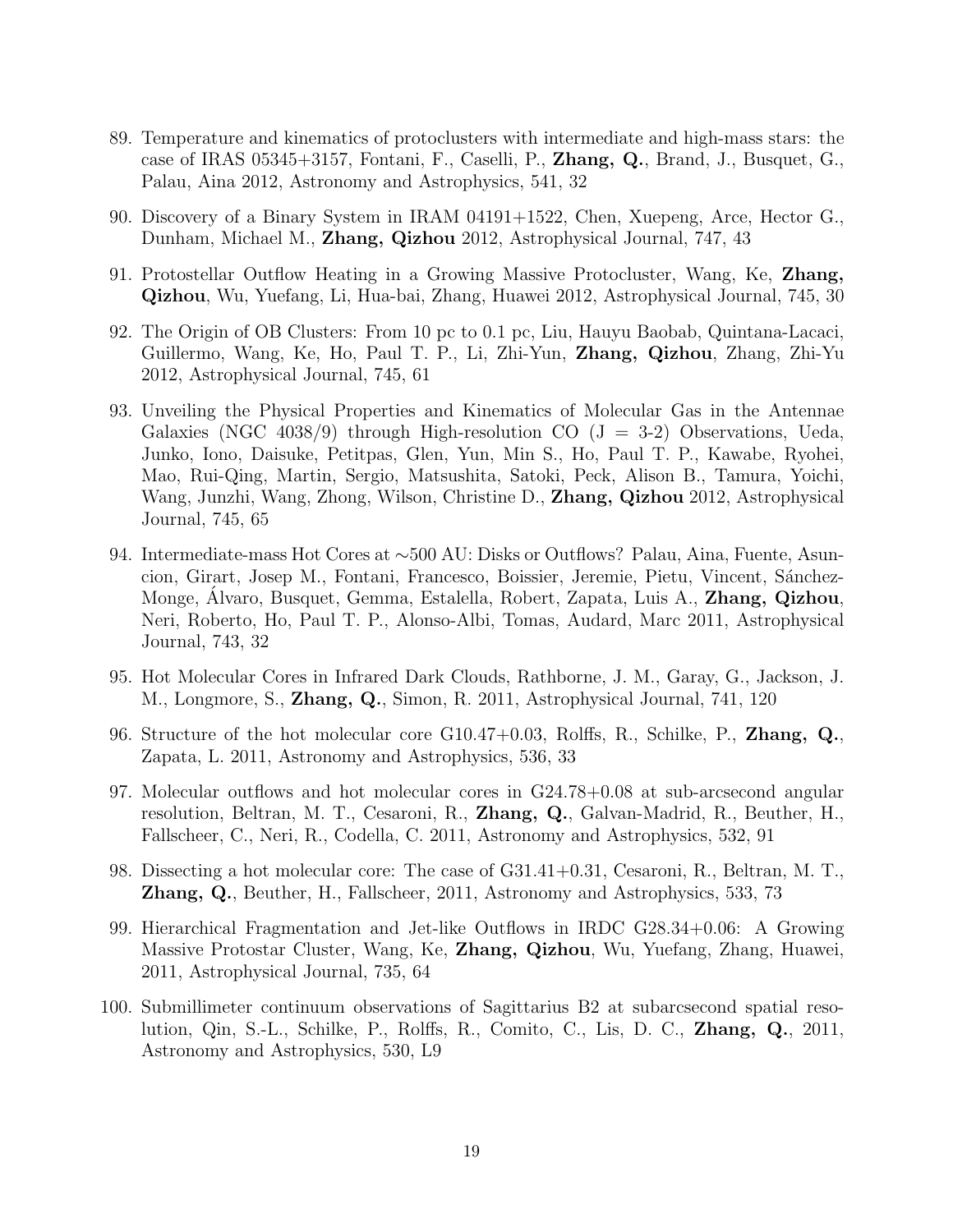- 101. High resolution CO observation of massive star forming regions, Klaassen, P. D., Wilson, C. D., Keto, E. R., Zhang, Q., Galvan-Madrid, R., Liu, H.-Y. B., 2011, Astronomy and Astrophysics, 530, 53
- 102. IRDC G030.88+00.13: A Tale of Two Massive Clumps, Zhang, Qizhou, Wang, Ke, 2011, Astrophysical Journal, 733, 26
- 103. An Overall Picture of the Gas Flow In Massive Cluster Forming Region: The Case of G10.6-0.4, Liu, Hauyu Baobab, Zhang, Qizhou, Ho, Paul T. P. 2011, Astrophysical Journal, 729, 100
- 104. A High Mass Dusty Disk Candidate: The Case of IRAS 18151-1208, Fallscheer, Cassandra, Beuther, Henrik, Sauter, Jurgen, Wolf, Sebastian, Zhang, Qizhou, 2011, Astrophysical Journal, 729, 66
- 105. Infall and outflow detections in a massive core JCMT 18354-0649S, Liu, Tie, Wu, Yuefang, Zhang, Qizhou, Ren, Zhiyuan, Guan, Xin, Zhu, Ming 2011, Astrophysical Journal, 728, 91
- 106. Bipolar Molecular Outflows and Hot Cores in GLIMPSE Extended Green Objects (EGOs), Cyganowski, C. J., Brogan, C. L., Hunter, T. R., Churchwell, E., Zhang, Q., 2011, Astrophysical Journal, 729, 124
- 107. Is protostellar heating sufficient to halt fragmentation? A case study of the massive protocluster G8.68-0.37, Longmore, Steven N., Pillai, Thushara, Keto, Eric, Zhang, Qizhou, Qiu, Keping, 2011, Astrophysical Journal, 726, 97
- 108. The magnetic field in the NGC 2024 FIR 5 dense core, Alves, Felipe de O., Girart, Josep M., Lai, Shih-Ping, Rao, Ramprasad, Zhang, Qizhou, 2011, Astrophysical Journal, 726, 63
- 109. Outflows, Accretion, and Clustered Protostellar Cores Around a Forming O Star, Qiu, Keping, Zhang, Qizhou, Menten, Karl M., 2011, Astrophysical Journal, 728, 6
- 110.  $N_2H^+$  depletion in the massive protostellar cluster AFGL 5142, Busquet, Gemma, Estalella, Robert, Zhang, Qizhou, Viti, Serena, Palau, Aina, Ho, Paul T. P., Sánchez-Monge, Alvaro, 2011, Astronomy and Astrophysics, 525, 141
- 111. High Velocity Molecular Outflows In Massive Cluster Forming Region G10.6-0.4, Liu, Hauyu, Ho, Paul T. P., Zhang, Qizhou, 2010, Astrophysical Journal, 725, 2190
- 112. From the Convergence of Filaments to Disk-Outflow Accretion: Massive-Star Formation in W33A, Galvan-Madrid, Roberto, Zhang, Qizhou, Keto, Eric, Ho, Paul T. P., Zapata, Luis A., Rodríguez, Luis F., Pineda, Jaime E., Vazquez-Semadeni, Enrique, 2010, Astrophysical Journal, 725, 17
- 113. The Decrease of Specific Angular Momentum and the Hot Toroid Formation: The Massive Clump G10.6-0.4, Liu, Hauyu, Ho, Paul T. P., Zhang, Qizhou, Keto, Eric, Wu, Jingwen, Li, Huabai, 2010, Astrophysical Journal, 722, 262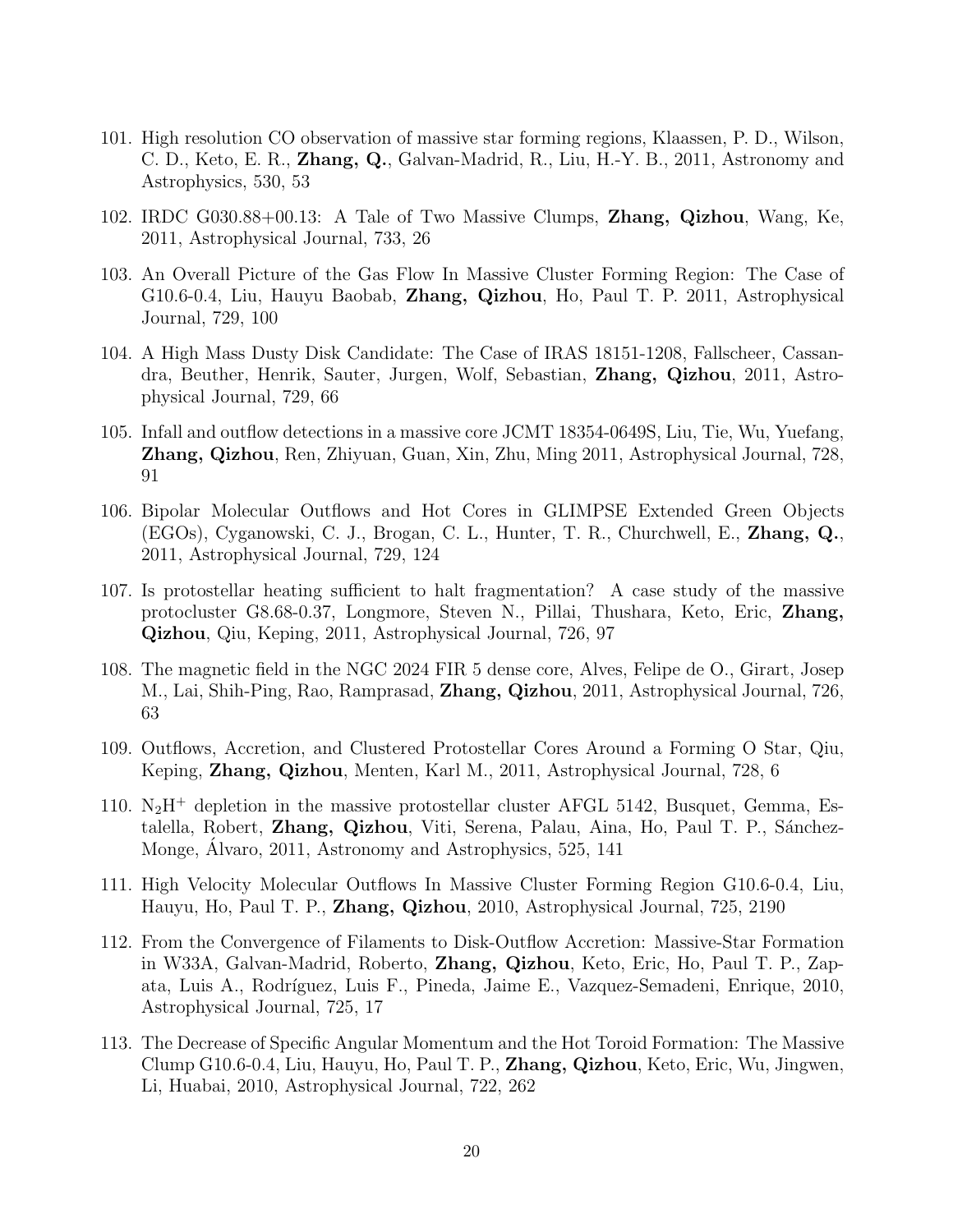- 114. IRAS 22198+6336: Discovery of an Intermediate-Mass Hot Core, Sánchez-Monge, Álvaro, Palau, Aina, Estalella, Robert, Kurtz, Stan, Zhang, Qizhou, Di Francesco, James, Shepherd, Debra, 2010, Astrophysical Journal, 721, L107
- 115. The  $NH<sub>2</sub>D/NH<sub>3</sub>$  ratio toward pre-protostellar cores around the UCHII region in IRAS 20293+3952, Busquet, G., Palau, Aina, Estalella, R., Girart, J. M., Sánchez-Monge, A., Viti, S., Ho, P. T. P., Zhang, Q. 2010, Astronomy and Astrophysics, 517, L6
- 116. Clouds, filaments and protostars: the Herschel Hi-GAL Milky Way , Molinari, S., Swinyard, B., Bally, J., Barlow, M., et al. 2010, Astronomy and Astrophysics, 518, 100
- 117. Hi-GAL: The Herschel Infrared Galactic Plane Survey , Molinari, S., Swinyard, B., Bally, J., Barlow, M., et. al. 2010, PASP, 122, 314
- 118. A Large, Massive, Rotating Disk Around an Isolated Young Stellar Object , Quanz, Sascha P., Beuther, Henrik, Steinacker, Jurgen, Linz, Hendrik, Birkmann, Stephan M., Krause, Oliver, Henning, Thomas, Zhang, Qizhou, 2010, Astrophysical Journal, 717, 693
- 119. L1448 IRS2E: A Candidate First Hydrostatic Core , Chen, Xuepeng, Arce, Hector G., Zhang, Qizhou, Bourke, Tyler L., Launhardt, Ralf, Schmalzl, Markus, Henning, Thomas, 2010, Astrophysical Journal, 715, 1344
- 120. Deuterium Fractionation as an Evolutionary Probe in the Infrared Dark Cloud G28.34+0.06, Chen, Huei-Ru, Liu, Sheng-Yuan, Su, Yu-Nung, Zhang, Qizhou, 2010, Astrophysical Journal, 713, L50
- 121. The reflection-symmetric wiggle of the young protostellar jet HH 211, Lee, Chin-Fei, Hasegawa, Tatsuhiko I., Hirano, Naomi, Palau, Aina, Shang, Hsien, Ho, Paul T. P. and Zhang, Qizhou, 2010, Astrophysical Journal, 713, 731
- 122. The standard model of star formation applied to massive stars: accretion disks and envelopes in molecular lines, Keto, Eric and Zhang, Qizhou 2010, MNRAS, 406, 102
- 123. Three intermediate-mass YSOs with different properties emerging from the same natal cloud in IRAS 00117+6412, Palau, Aina, S´anchez-Monge, A., Busquet, G., Estalella, R., Zhang, Q., Ho, P. T. P., Beltran, M. T., Beuther, H. 2010, Astronomy and Astrophysics, 510, 5
- 124. Infrared dark clouds as precursors to star clusters , Rathborne, Jill M., Jackson, James M., Simon, Robert, Zhang, Qizhou 2009, Ap&SS, 324, 155
- 125. Formation of an O-Star Cluster by Hierarchical Accretion in G20.08-0.14 N, Galvan-Madrid, Roberto, Keto, Eric, **Zhang, Qizhou**, Kurtz, Stan, Rodríguez, Luis F., Ho, P. T. P., 2009, Astrophysical Journal, 706, 1036
- 126. Discovery of Extremely High Velocity "Molecular Bullets" in the HH 80-81 High-Mass Star-Forming Region, Qiu, Keping and Zhang, Qizhou, 2009, Astrophysical Journal, 702, L66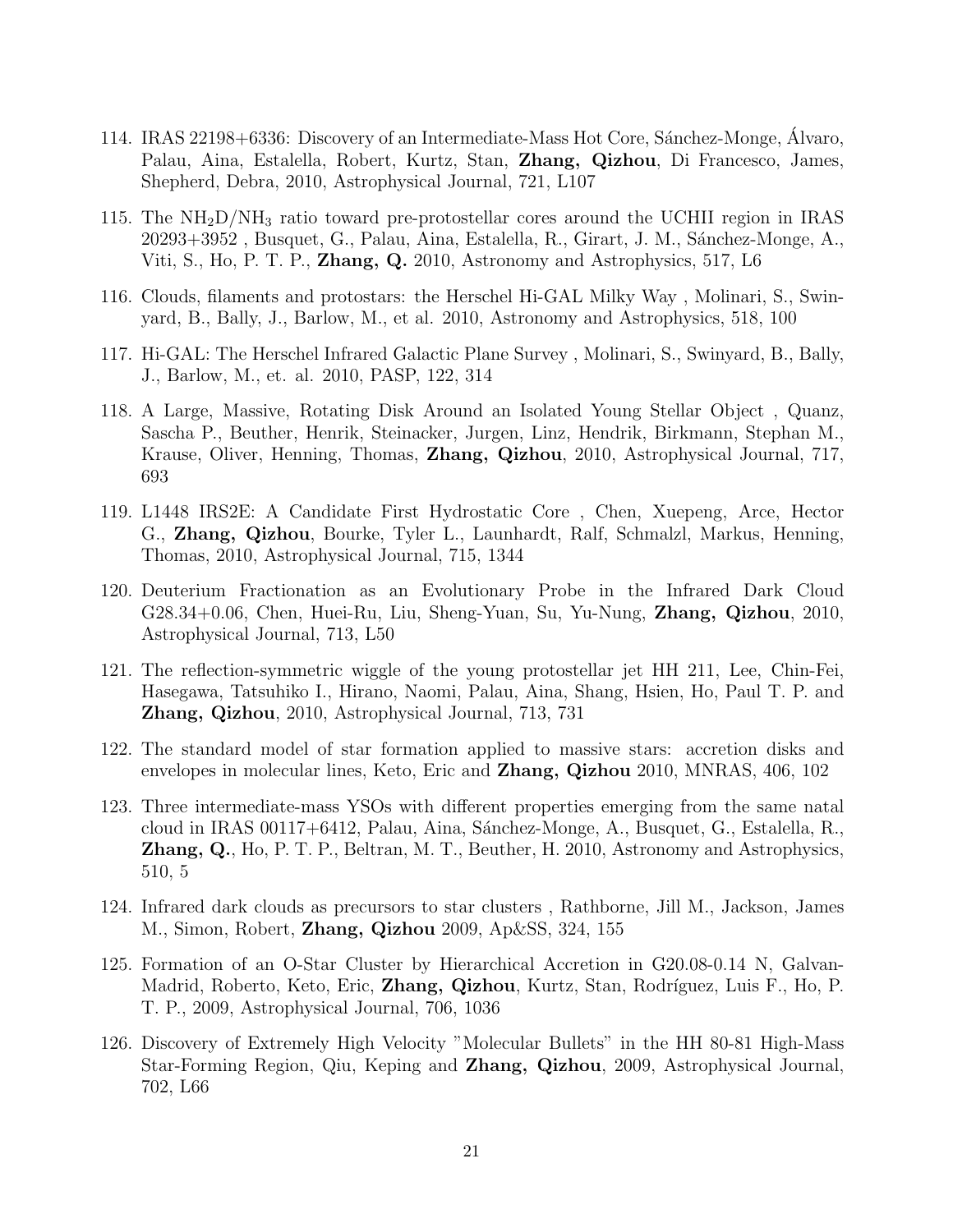- 127. Rotation of the Warm Molecular Gas Surrounding Ultracompact HII Regions, Klaassen, P. D., Wilson, C. D., Keto, E. R., Zhang, Q., 2009, Astrophysical Journal, 703, 1308
- 128. Rotational Structure and Outflow in the Infrared Dark Cloud 18223-3, Fallscheer, C., Beuther, H., Zhang, Qizhou, Keto, E., Sridharan, T. K., 2009, Astronomy and Astrophysics, 504, 127
- 129. Magnetic Fields in the Formation of Massive Stars, Girart, Josep M., Beltran, Maria T., Zhang, Qizhou, Rao, Ramprasad, Estalella, Robert, Science, 2009, 324, 1408
- 130. Rotation and Outflow motions in the very low-mass Class 0 protostellar system HH 211 at subarcsecond resolution, Lee, Chin-Fei, Hirano, Naomi, Palau, Aina, Ho, Paul T. P., Bourke, Tyler L., Zhang, Qizhou, Shang, Hsien, 2009, Astrophysical Journal, 699, 1584
- 131. Linking pre- and proto-stellar objects in the intermediate-/high-mass star forming region IRAS 05345+3157, Fontani, F., Zhang, Qizhou., Caselli, P., Bourke, T. L., 2009, Astronomy and Astrophysics, 499, 233
- 132. Fragmentation at the Earliest Phase of Massive Star Formation, **Zhang, Qizhou**, Wang, Yang, Pillai, Thushara, Rathborne, Jill, 2009, Astrophysical Journal, 696, 268
- 133. Submillimeter Array Observations of the Molecular Outflow in High-mass Star-forming Region G240.31+0.07, Qiu, Keping, Zhang, Qizhou, Wu, Jingwen, Chen, Huei-Ru, 2009, Astrophysical Journal, 696, 66
- 134. Chemical Diversity in High-Mass Star Formation, Beuther, H., Zhang, Qizhou, Bergin, E. A., Sridharan, T. K., 2009, Astronomical Journal, 137, 406
- 135. Spectral Energy Distributions of High Mass Proto Stellar Objects Evidence for High Accretion Rates, Fazal, F. M., Sridharan, T. K., Qiu, K., Robitaille, T., Whitney, B., Zhang, Q. 2008, Astrophysical Journal, 688, L41
- 136. SMA observations of Infrared Dark Clouds: A tale of two cores, Rathborne, J. M., Jackson, J. M., Zhang, Qizhou, Simon R. 2008, Astrophysical Journal, 689, 1141
- 137. Spitzer IRAC and MIPS Imaging of Clusters and Outflows in 9 High-mass Star Forming Regions, Qiu, Keping, Zhang, Qizhou, Megeath, S Thomas, Gutermuth, Robert A., Beuther, Henrik, Shepherd, Debra S., Testi, L., and De Pree, C. G. 2008, Astrophysical Journal, 685, 1005
- 138. SMA Imaging of CO(3-2) Line and 860 micron Continuum of Arp 220 : Tracing th e Spatial Distribution of Luminosity, Sakamoto, Kazushi, Wang, Junzhi, Wiedner, Martina C., Wang, Zhong, Peck, Alison B., Zhang, Qizhou, Petitpas, Glen R., Ho, Paul T. P., Wilner, David J. 2008, Astrophysical Journal, 684, 957
- 139. ATCA 3mm observations of NGC6334I and I(N): dense cores, outflows and an UCHII region, Beuther, H., Walsh, A. J., Thorwirth, S., Zhang, Qizhou, Hunter, T. R., Megeath, S. T., and Menten, K. M. 2008, Astronomy and Astrophysics, 481, 169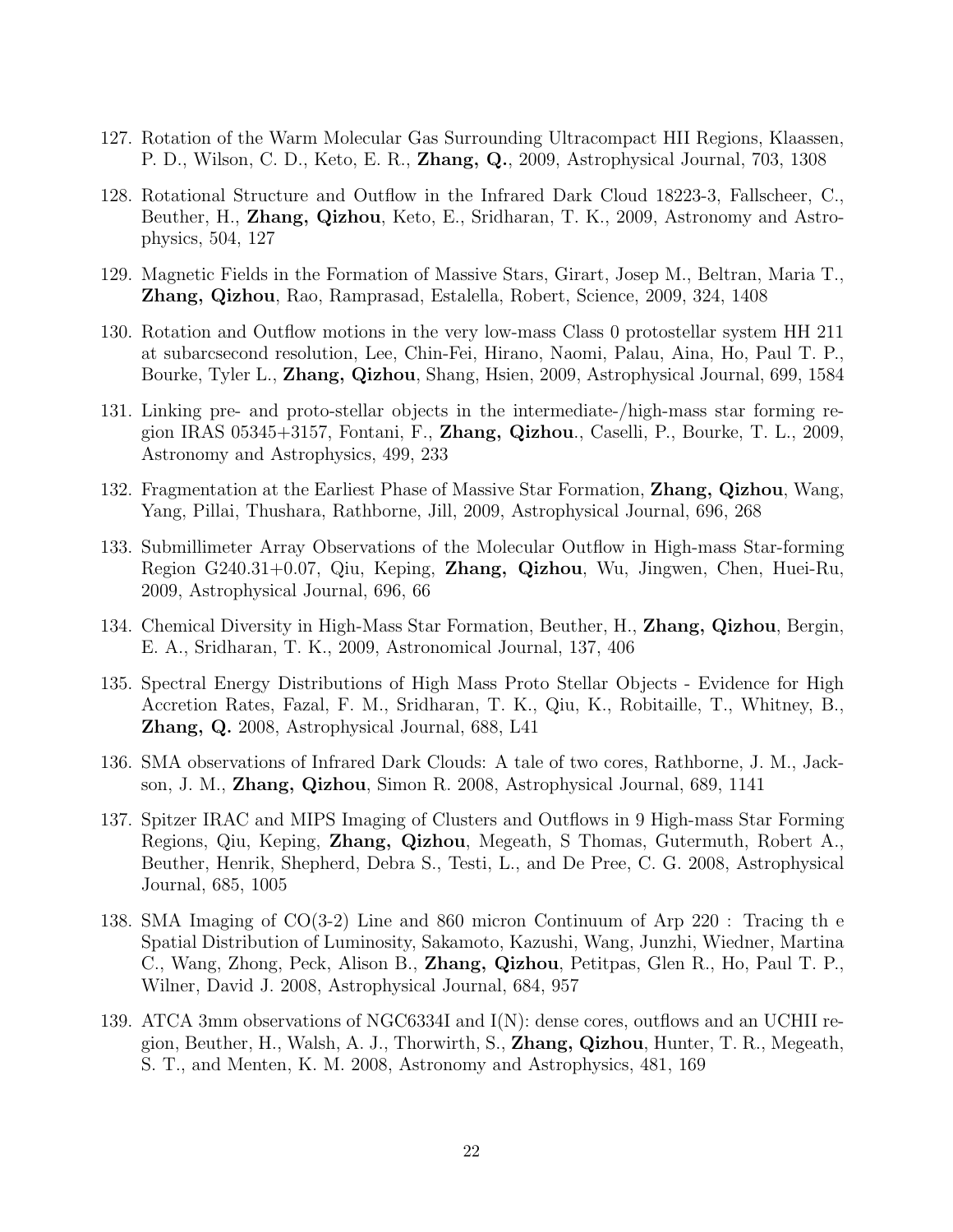- 140. Observations of the Infrared Dark Cloud  $G28.34+0.06$ , Wang, Y., **Zhang, Q.**, Pillai, T., Wyrowski, F., and Wu Y. 2008, Astrophysical Journal, 672, L33.
- 141. The Early Evolution of Massive Stars: Radio Recombination Line Spectra, K eto, Eric, Zhang, Qizhou, and Kurtz Stanley, 2008, Astrophysical Journal,672, 423.
- 142. Multi-line (sub)millimetre observations of the high-mass proto cluster IRAS 05358+3543, Leurini, S., Beuther, H., Schilke, P., Wyrowski, F., Zhang Q. and Menten, K.M., 2007, Astronomy and Astrophysics, 475, 925.
- 143. The Outflow from the Luminous Young Stellar Object IRAS 20126+4104: From 4000 AU to 0.4 pc, Su, Yu-Nung, Liu, Sheng-Yuan, Chen, Huei-Ru, Zhang, Qizhou, and Cesaroni, Riccardo, 2007, Astrophysical Journal, 671, 571.
- 144. An evolved disk surrounding the massive main sequence star MWC 297?, Manoj, P., Ho, Paul T. P., Ohashi, Nagayoshi, Zhang, Qizhou, Hasegawa, T., Chen, Huei-Ru, Bhatt, H. C., and Ashok, N. M. 2007, Astrophysical Journal, 667, L187.
- 145. Submillimeter arcsecond-resolution mapping of the highly collimated protostellar jet HH 211, Lee, Chin-Fei, Ho, Paul T.P., Palau, Aina, Hirano, Naomi, Bourke, Tyler L., Shang, Hsien, and Zhang Qizhou, 2007, Astrophysical Journal, 670, 1188.
- 146. The  $10^5$  Lsun High-Mass Protostellar Object IRAS23151+5912, Beuther, H., Zhang, Q., Hunter, T.R., Sridharan, T.K., and Bergin, E.A., 2007, Astronomy and Astrophysics, 493, 493.
- 147. Jet-like Outflow toward the High-Mass (Proto)stellar Object IRAS 18566+0408, Zhang, Qizhou, Sridharan, T. K., Hunter, T. R., Chen, Yuan, Beuther, Henrik, and Wyrowski, Friedrich, 2007, Astronomy and Astrophysics, 470, 269.
- 148. Dust and gas emission in the prototypical hot core G29.96-0.02 at sub-arcsecond resolution, Beuther, H., Zhang, Q., Bergin, E.A., Sridharan, T. K., Hunter, T. R., and Leurini, S. 2007, Astronomy and Astrophysics, 468, 1045.
- 149. SMA Observations Of 321 GHz Water Maser Emission in Cepheus-A, Patel, Nimesh A., Curiel, Salvador, Zhang, Qizhou, Sridharan, T.K., Ho, Paul T. P. and Torrelles, Jose M., 2007, Astrophysical Journal, 658, L55.
- 150. Interferometric Multi-Wavelength (Sub)millimeter Continuum Study of the Young High-Mass Protocluster IRAS 05358+3543, Beuther, H., Leurini, S, Schilke, P., Wyrowski, F., Menten, K.M. and Zhang, Q., 2007, Astronomy and Astrophysics, 466, 1065.
- 151. Hot Ammonia in NGC6334I  $\&$  I(N), Beuther, H., Walsh, A., Thorwirth S., Zhang, Q., Hunter T. R., Megeath, S.T., Menten, K.M., 2007, Astronomy and Astrophysics, 466, 989.
- 152. PROSAC: A Submillimeter Array Survey of Low-Mass Protostars I. Overview of Program: Envelopes, Disks, Outflows and Hot Cores, Jorgensen, Jes K., Bourke, Tyler L., Myers, Philip C., Di Francesco, James, van Dishoeck, Ewine F., Lee, Chin-Fei, Ohashi,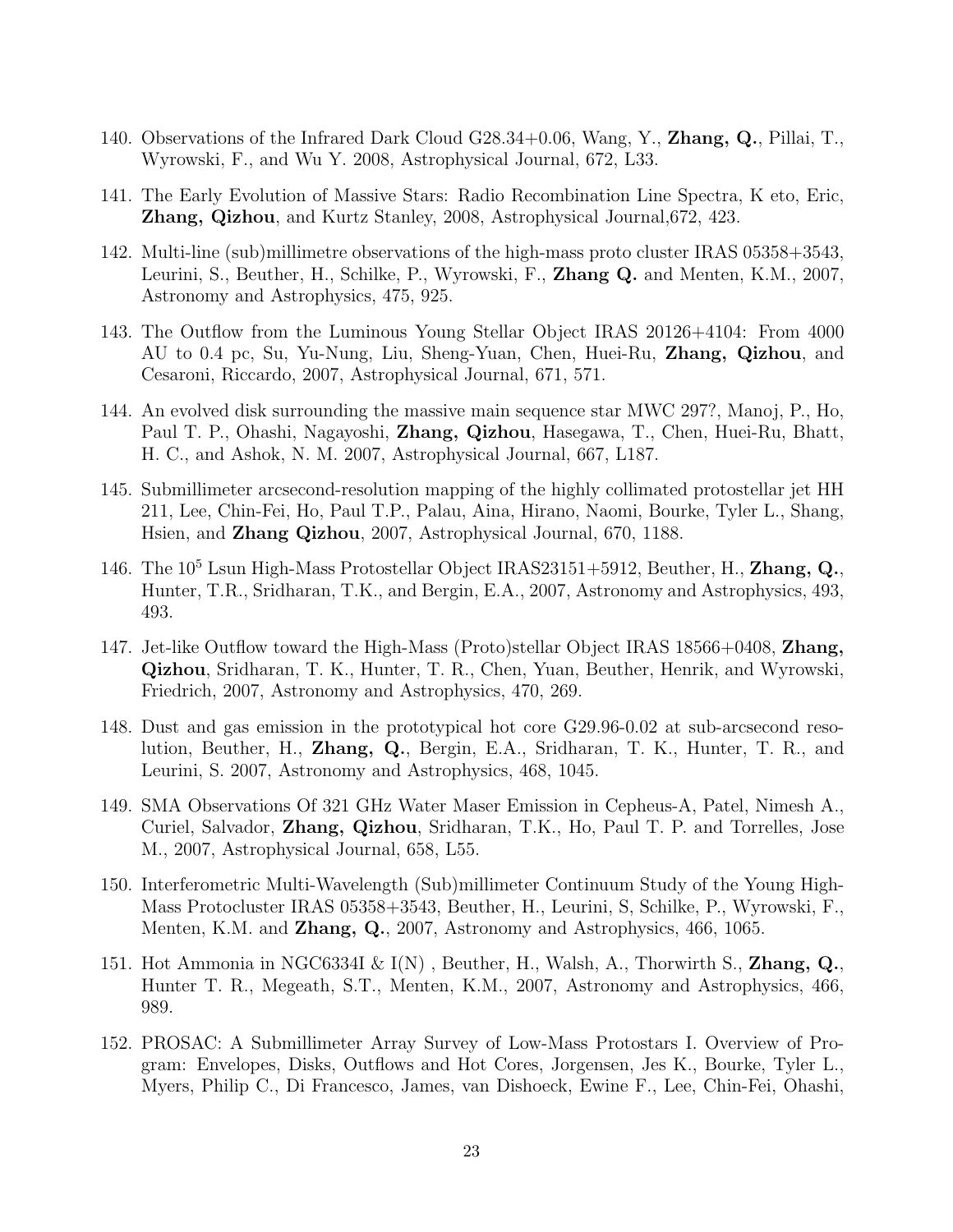Nagayoshi, Schoeier, Fredrik Takakuwa, L., Shigehisa, Wilner, David J. and Zhang, Qizhou, 2007, Astrophysical Journal, 659, 479.

- 153. HH 212: SMA Observations of a Remarkable Protostellar Jet, Lee, Chin-Fei, Ho, Paul T. P., Beuther, Henrik, Bourke, Tyler L., Hirano, Naomi, Shang, Hsien and Zhang, Qizhou, 2007, Astrophysical Journal, 659, 499.
- 154. Star Formation in a Clustered Environment Around the UCHII Region in IRAS 20293+3952, Palau, A., Estalella, Girart, J. M., Ho, P. T. P., Zhang, Q., Beuther, H., 2007, Astronomy and Astrophysics, 465, 219.
- 155. Multiple Jets from the High-Mass (Proto)stellar Cluster AFGL5142, Zhang, Q., Hunter, T. R., Beuther, H., Sridharan, T. K., Liu, S. -Y., Su, Y. -N., Chen, H. -R., and Chen Y., 2007, Astrophysical Journal, 658, 1152.
- 156. 650 GHz Continuum and C18O (6-5) Observations of G240.31+0.07 with the Submillimeter Array, Chen, Huei-Ru, Su, Yu-Nung, Liu, Sheng-Yuan, Hunter, Todd R., Wilner, David J., Zhang, Qizhou, Lim, Jeremy, Ho, Paul T. P., Ohashi, Nagayoshi, and Hirano, Naomi, 2007, Astrophysical Journal, 654, L87.
- 157. High Resolution Imaging of Molecular Outflows in Massive Young Stars, Qiu, K., Zhang, Q., Beuther, H., and Yang, J. 2007, Astrophysical Journal, 654, 361.
- 158. Disks around Young O-B (Proto)Stars: Observations and Theory, Cesaroni, R., Galli, D., Lodato, G., Walmsley, C. M., and **Zhang, Q.**, 2007, in Protostars and Planets V., p197.
- 159. NH<sub>3</sub> cores in high-mass star formation regions, Wu, Yuefang, **Zhang, Qizhou**, Yu, Wentao, Miller, Martin, Mao, Ruiqing, Sun, Kefong and Wang, Yang, 2007, Astronomy and Astrophysics, 450, 607.
- 160. The Role of Disks in the Formation of High-Mass Stars, Cesaroni, R., Galli, D., Lodato, G., Walmsley, C. M., and Zhang, Q., 2006, Nature, 444, 703.
- 161. Water Masers Associated with Infrared Dark Cloud, Wang, Y., Zhang, Q., Rathborne, J. M., Jackson, J., and Wu, Y., 2006, Astrophysical Journal, Astrophysical Journal, 651, L125.
- 162. VLA NH3 Observations of Regions of Massive Star Formation in Protostellar Cores, Wang, Y., Wu, Y., Zhang, Q., Mao, R.-Q., and Miller, M., 2006, Astronomy and Astrophysics, 450, 607.
- 163. Silicon Monoxide Observations Reveal a Cluster of Hidden Compact Outflows in the OMC1 South Region, Zapata, L. A., Ho, P. T. Priguez, L. F., O'Dell, C. R., Zhang, Q. and Muench, A. 2006, Astrophysical Journal, , 653, 398
- 164. The distribution of SiO in the circumstellar envelope around IRC+10216, Schoeier, F. L. Fong, D., Olofsson, H., Zhang, Q, and Patel, N., 2006, Astrophysical Journal, 649, 965.
- 165. The high-mass star-forming region IRAS18182-1433, Beuther, H., Zhang, Q., Sridharan, T. K., Lee, C.-F., and Zapata, L. A., 2006, Astronomy and Astrophysics, 454, 221.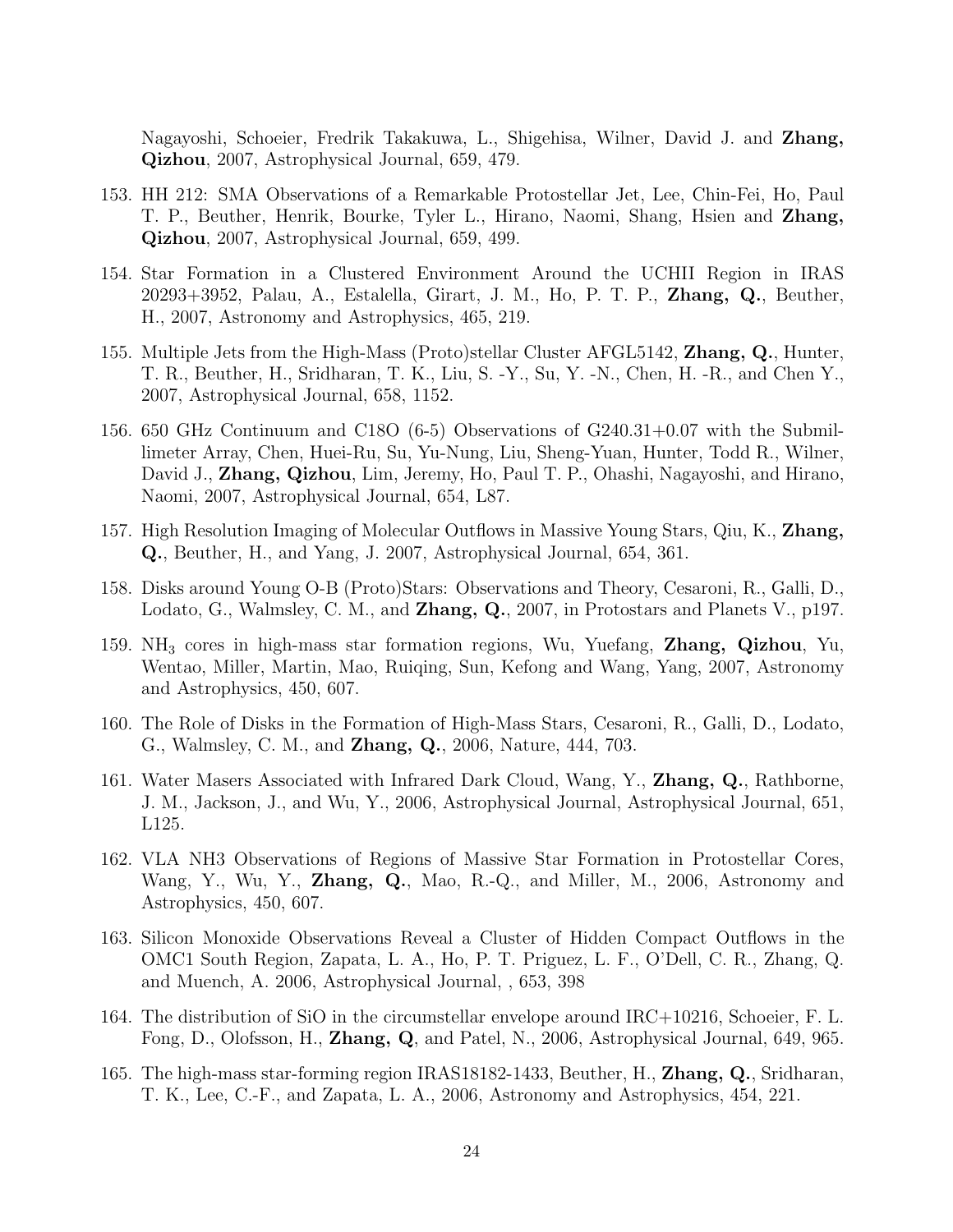- 166. Infall and Outflow around the HH 212 Protostellar System, Lee, Chin-Fei, Ho, Paul T. P., Beuther, Henrik, Bourke, Tyler, **Zhang, Qizhou**, Hirano, Naomi and Hsien Shang, 2006, Astrophysical Journal, 639, 292.
- 167. Submillimeter Emission from the Hot Molecular Jet HH211, Palau, A., Ho,P. T. P., Zhang, Q., Estalella, R., Hirano, N., Shang, H., Lee, C.-F., Bourke, T. L., Beuther, H., and Kuan Y.-J., 2006, Astrophysical Journal, 636, L137.
- 168. SiO J=5–4 in the HH211 Protostellar Jet Imaged with the SMA, Hirano, Naomi , Liu,Sheng-Yuan, Shang, Hsien, Ho, Paul T. P., Huang, Hui-Chun , Kuan, Yi-Jehng, McCaughrean, Mark J. and Zhang, Qizhou, 2006, Astrophysical Journal, 636, L141.
- 169. In Search of Circumstellar Disks around Young Massive Stars, Zapata, Luis A., Rodríguez, Luis F. , Ho, Paul T. P., Beuther, Henrik, and Zhang, Qizhou, 2006, Astronomical Journal, 131, 939.
- 170. Submillimeter Array  $440 \mu m/690 \text{GHz}$  Line and Continuum Observations of Orion-KL, Beuther, H., Zhang, Q., Reid, M. J., Hunter, T. R., Greenhill, L .J., Gurwell, M., Wilner, D. J., Zhao, J-H, Shinnaga, H., Keto, E., Ho, P. T. P., Moran, J. M. and Liu, S.-Y., 2006, Astrophysical Journal, 636, 323.
- 171. A Highly Collimated, Young and Fast CO (2-1) Outflow in OMC1 South, Zapata, L. A., Rodríguez, L. F., Ho, P. T. P., **Zhang, Q.**, Qi, C. and Kurtz, S. E., 2005, Astrophysical Journal, 630, L85.
- 172. A Disk of Dust and Molecular Gas around a High-mass Protostar, Patel, N. A., Curiel, S., Sridharan, T. K., Zhang, Q., Hunter, T. R., Ho, T. P. T., Torrelles, T. M., Moran, J. M., Gomez, J. F. and Anglada, G., 2005, Nature, 437, 1038.
- 173. Submm Line Imaging of Orion-KL at 865 um with the Submillimeter Array, Beuther, H., Zhang, Q., Greenhill, L .J., Reid, M. J., Wilner, D. J., Keto, E., Shinnaga, H., Ho, P. T. P., Moran, J. M., Liu, S.-Y. and Chang, C.-M., 2005, Astrophysical Journal, 632, 355.
- 174. An Infalling Torus of Molecular Gas Around the Ultra-Compact HII Region G28.20-0.05, Sollins, Peter, K., Zhang, Qizhou, Keto, Eric and Ho, Paul. T. P. 2005, Astrophysical Journal, 631, 399.
- 175. Discovery of a Massive SCUBA Core with Both Inflow and Outflow Motions, Wu, Yuefang, Zhu, Ming, Wei, Yue, Xu, Dandan, Zhang, Qizhou and Fiege, Jason D. 2005, Astrophysical Journal, 628, L57.
- 176. Spherical Infall in G10.6-0.4: Accretion through an Ultracompact HII region, Sollins, Peter, K., Zhang, Qizhou, Keto, Eric and Ho, Paul. T. P. 2005, Astrophysical Journal, 624, 49.
- 177. Search for CO Outflows toward a Sample of 69 High-Mass Protostellar Candidates II: Outflow Properties, Zhang, Q., Hunter, T. R., Brand, J., Sridharan, T. K., Cesaroni, R., Molinari, S., Wang, J., Kramer, M. A. 2005, Astrophysical Journal, 625, 864.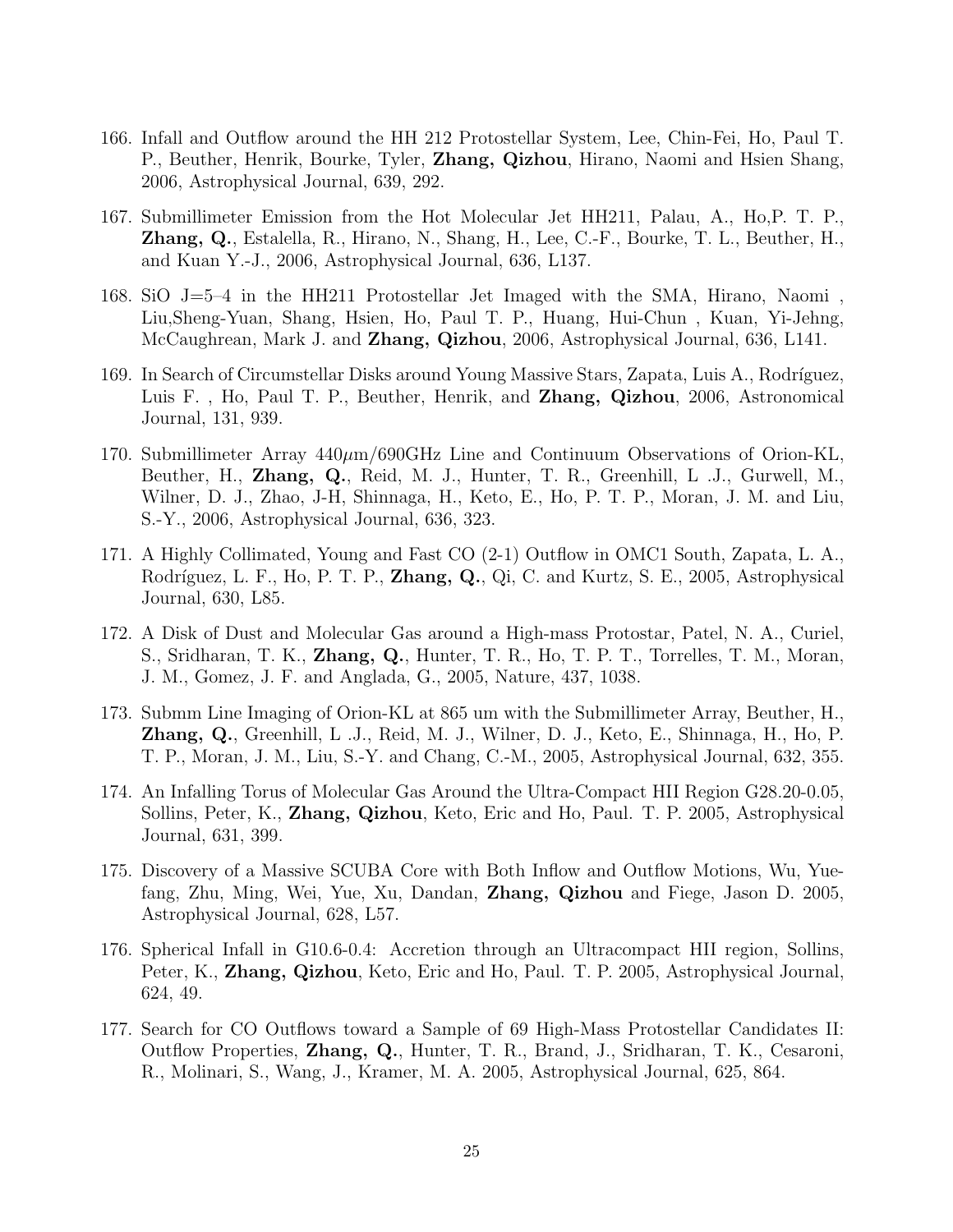- 178. Testing the massive disk scenario for IRAS 18089-1732, Beuther, H., Zhang, Q., Sridharan, T. K. and Chen, Y. 2005, Astrophysical Journal, 628, 800.
- 179. High-spatial resolution observations of  $NH_3$  and  $CH_3OH$  towards the massive twin cores NGC6334 I & I(N), Beuther, H., Thorwirth, S., **Zhang, Q.**, Hunter, T.R., Megeath, S.T., Walsh, A.J. and Menten K.M. 2005, Astrophysical Journal, 627, 834.
- 180. CO  $J = 2-1$  Maps of Bipolar Outflows in Massive Star-forming Regions, Wu, Y. **Zhang,** Q., Chen, H., Yang, C., and Ho, P. T. P., 2005, Astronomical Journal, 129, 330.
- 181. Sub-arcsecond Sub-mm Continuum Observations of Orion-KL, Beuther, H., Zhang, Q., Greenhill, L. J., Reid, M. J., Wilner, D., Keto, E., Marrone, D., Ho, P. T. P., Moran, J. M., Rao, R., Shinnaga, H. and Liu, S.-Y. 2004, Astrophysical Journal, 616, L31.
- 182. Organic Molecules in Low-Mass Protostellar Hot Cores: Submillimeter Imaging of IRAS 16293-2422, Kuan, Yi-Jehng, Huang, Hui-Chun, Charnley, S. B., Hirano, N., Takakuwa, S., Wilner, D. J., Liu, Sheng-Yuan, Ohashi, N., Bourke, T. L., Qi, C., and Zhang, Qizhou 2004, Astrophysical Journal, 616, L27.
- 183. High Velocity Bipolar Outflow and Disk-like Envelopes in the Carbon Star V Hya, Hirano, N., Shinnaga, H., Dinh-V-Trung, Fong, D., Keto, E., Patel, N., Qi, C., Young, K., Zhang, Q., and Zhao, J. 2004, Astrophysical Journal, 616, L43.
- 184. Imaging the Disk around TW Hya with the Submillimeter Array, Qi, C., Ho, Paul T. P., Wilner, D. J., Takakuwa, S.,, Hirano, N., Ohashi, N., Bourke, T. L., Zhang, Qizhou, Blake, G. A., Hogerheijde, M., Saito, M., Choi, M., and Yang, J, 2004, Astrophysical Journal, 616, L11.
- 185. Submillimeter Array Observations of L1551 IRS 5 in CS (J=7-6), Takakuwa, S., Ohashi, N., Ho, Paul T. P., Qi, C., Wilner, D. J., Zhang, Qizhou, Bourke, T. L., Hirano, N., Choi, M., and Yang, J. 2004, Astrophysical Journal, 616, L15.
- 186. Warm Molecular Gas in Galaxy-Galaxy Merger NGC6090, Wang, Junzhi, Zhang, Qizhou, Wang, Zhong, Ho, Paul T. P., Fazio, G. G., and Wu, Yuefang 2004, Astrophysical Journal, 616, L67.
- 187. In Search of Calibrators at the Submillimeter Band for the Submillimeter Array: I Ultracompact HII-regions, Su, Y.-N., Liu, S.-Y., Lim, J., Ohashi, N., Beuther, H., Zhang, Q., Sollins, P., Hunter, T., Sridharan, T. K., Zhao, J.-H. and Ho, P. T. P. 2004, Astrophysical Journal, 616, L39-L42.
- 188. SMA Outflow/Disk Studies in the Massive Star-Forming Region IRAS18089-1732, Beuther, H., Hunter, T. R., Zhang, Q., Sridharan, T. K., Zhao, J.-H., Sollins, P., Ho, P. T. P., Ohashi, N., Su, Y. N., Lim, J., and Liu, S.-Y. 2004, Astrophysical Journal, 616, L23.
- 189. SMA Multi-Line Observations of the Massive Star-Forming Region IRAS18089-1732, Beuther, H., Zhang, Q., Hunter, T. R., Sridharan, T. K., Zhao, J.-H., Sollins, P., Ho, P. T. P., Liu, S.-Y., Ohashi, N., Su, Y. N. and Lim, J. 2004, Astrophysical Journal, 616, L19.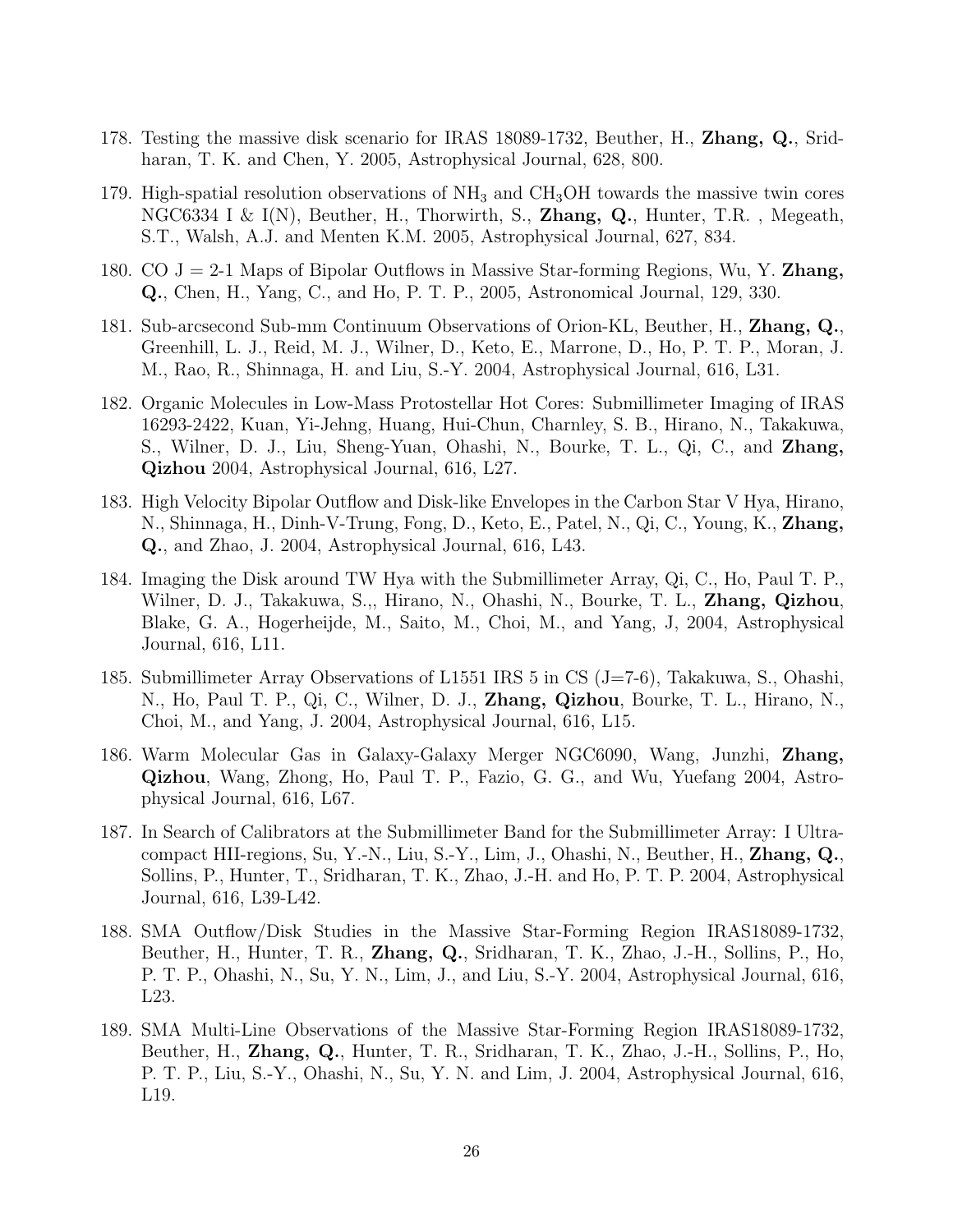- 190. Mapping the Outflow from G5.89-0.39 in SiO J=5-4, Sollins, P. K., Hunter, T. R., Battat, J., Beuther, H., Ho, P. T. P., Lim, J., Liu, S. Y., Ohashi, N., Sridharan, T. K., Su, Y. N., Zhao, J.-H., and Zhang, Q. 2004, Astrophysical Journal, 616, L35-L38.
- 191. IRAS 18317-0757: A Cluster of Embedded Massive Stars and Protostars, Hunter, T. R., Zhang, Q. and Sridharan, T. K. 2004, Astrophysical Journal, 606, 929.
- 192. The Core-Outflow Structure in Two Massive Proto-stellar Candidates: IRAS 21307+5049 and IRAS 22172+5549, Fontani, F., Cesaroni, R., Testi, L., Molinari, S., Zhang, Q., Brand, J., and Walmsley, C. M., 2004, Astronomy and Astrophysics, 424, 179.
- 193. A Case for Local Collapse in the W51 Star Forming Region, Sollins, Peter, K., Zhang, Qizhou and Ho, Paul. T. P., 2004, Astrophysical Journal, 606, 943.
- 194. Bipolar Molecular Outflows from High-Mass Protostars, Su, Yu-Nung, Zhang, Qizhou and Lim Jeremy, 2004, Astrophysical Journal, 604, 258.
- 195. IRAS 23385+6053: A Candidate Protostellar Massive Object, Fontani, F., Cesaroni, R., Testi, L., Walmsley, C. M., Molinari, S., Neri, R., Shepherd, D., Brand, J., Palla, F., and Zhang, Q., 2004, Astronomy and Astrophysics, 414, 299.
- 196. The Formation of Massive Stars. I. High Resolution Millimeter and Radio Studies of High-Mass Protostellar Candidates, Molinari, S., Testi, L. Rodríguez L. R. and **Zhang,** Q., 2002 Astrophysical Journal, 570, 758.
- 197. A Disk/Jet System toward the High-mass Young Star in AFGL 5142, **Zhang, Q.**, Hunter, T. R., Sridharan, T. K., and Ho, P. T. P., 2002, Astrophysical Journal, 566, 982.
- 198. Search for CO Outflows toward a Sample of 69 High-mass Protostellar Candidates: Frequency of occurrence, Zhang, Qizhou, Hunter, T. K., Brand, J., Sridharan, T. K., Molinari, S., Kramer, M. A., and Cesaroni, R., 2001, Astrophysical Journal, 552, L167.
- 199. Multi-field Mosaic of the NGC 7538 Region, Zheng, X-W, **Zhang, Qizhou**, Ho, Paul T. P., and Pratap, Preethi, 2001, Astrophysical Journal, 550, 301.
- 200. Proper Motion of Water Masers Associated with IRAS 21391+5802: Bipolar Outflow and an AU-scale Dusty Circumstellar Shell, Patel, N, A., Greenhill, L. J., Herrnstein, J., Zhang, Q., Moran, J. M., Ho, P. T. P. and Goldsmith, P. F., 2000, Astrophysical Journal, 538, 268.
- 201. The SiO and CS Emission in the Molecular Outflow toward L1157, Zhang, Q., Ho, P. T. P. and Wright, M. C. H., 2000, Astronomical Journal, 119, 1345.
- 202. Shock Heated  $NH_3$  in a Molecular Jet Associated with a High-mass Young Star, Zhang, Q., Hunter, T. R., Sridharan, T. K., and Cesaroni, R., 1999, Astrophysical Journal, 527, L117.
- 203. The Protostellar Outflow from IRAS 20126+4104 in CO(J=7-6), Kawamura, J.H., Hunter, T.R. , Tong, C.-Y.E., Blundell, R., Zhang, Q., Katz, C., Papa, D. C. and T.K. Sridharan, 1999, PASP, 111, 1088.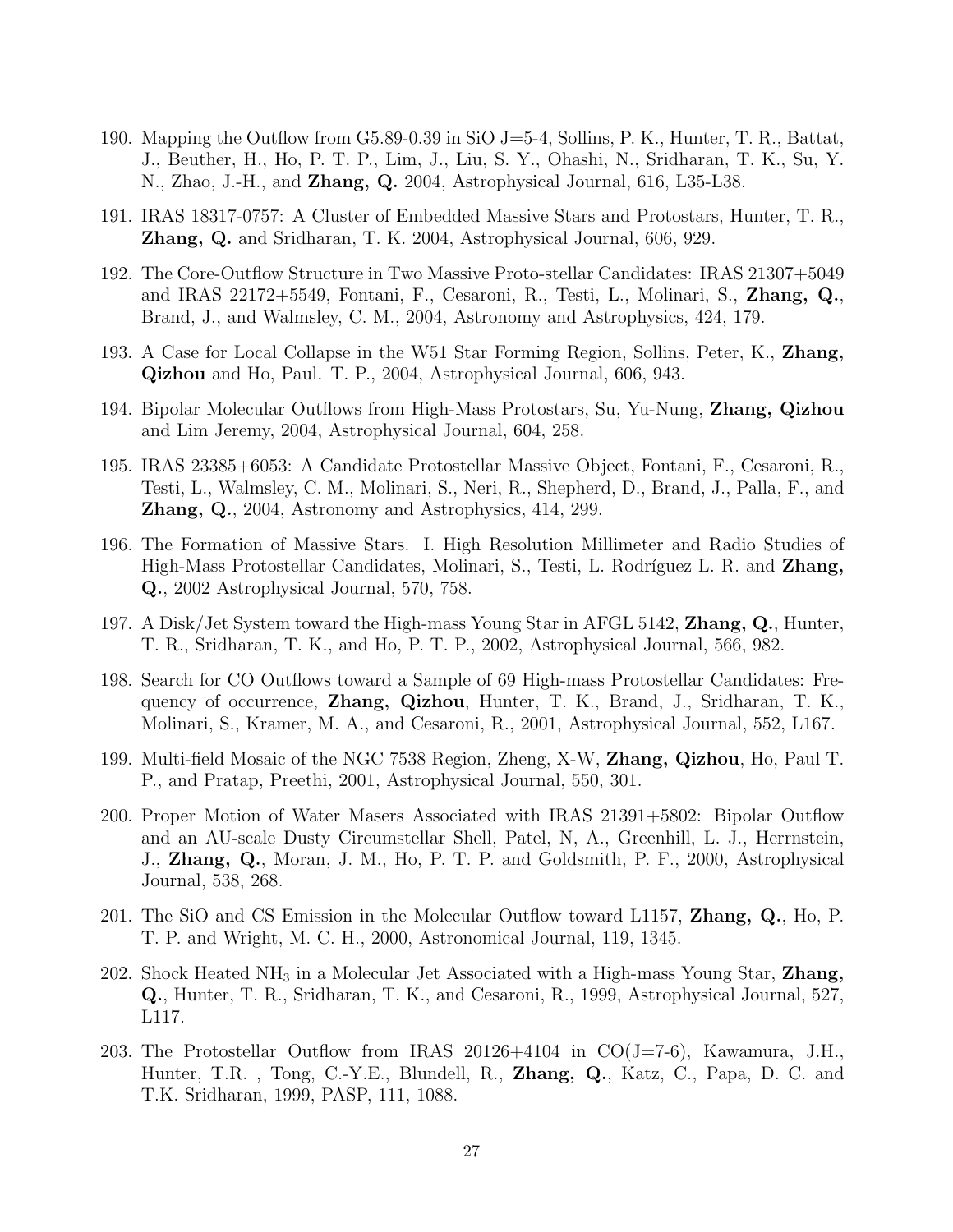- 204. Molecular Jets and  $H_2O$  Masers in the AFGL 5142 Hot Core, Hunter, T. R., Testi, L., **Zhang, Q.** and Sridharan, T. K., 1999, Astronomical Journal, 118, 477.
- 205. A Rotating Disk around A High-mass Young Star, Zhang, Q., Hunter, T. R. and Sridharan, T. K., 1998, Astrophysical Journal, 505, L151.
- 206. Dynamical Collapse in W51 Massive Cores:  $CS(3-2)$  and  $CH<sub>3</sub>CN$  Observations, **Zhang**, Q., Ho, P. T. P. and Ohashi, N., 1998, Astrophysical Journal, 494, 636.
- 207. Dynamical Collapse in W51 Massive Cores: NH<sup>3</sup> Observations, Zhang, Q. and Ho, P. T. P., 1997, Astrophysical Journal, 488, 241.
- 208. Isotopic CO Images near Young Triple Star GSS30, Zhang, Q., Wootten, A. and Ho, P. T. P., 1997, Astrophysical Journal, 475, 713.
- 209. Search for Infall: Aperture Synthesis  $HCO^+$  and  $SiO(2-1)$  Observations of  $G45.47+0.05$ Region, Wilner, D. J., Ho, P. T. P. and Zhang, Q., 1996, Astrophysical Journal, 462, 339.
- 210. SiO Emission in a Jet-like Outflow toward L1157, Zhang, Q., Ho, P. T. P., Wright, M. C. H. and Wilner, D. J., 1995, Astrophysical Journal, 451, L72.
- 211. Ammonia Maser in a Molecular Outflow toward W51, **Zhang, Q.** and Ho, P. T. P., 1995, Astrophysical Journal, 450, L63.
- 212. Chromospheric Variations in Main-sequence Stars II, Baliunas et al., 1995, Astrophysical Journal, 438, 269.
- 213. A Method of Determining Possible Brightness Variations of the Sun in Past Centuries from Observations of Solar-type Stars, Zhang, Q., Soon, W. H., Baliunas, S. L., Lockwood, G. W., Skiff, B. A. and Radick, R. R., 1994, Astrophysical Journal, 427, L111.
- 214. Long-term Surface Activity of the Sun and Solar-type Stars, Soon, W. H., Baliunas, S. L. and Zhang, Q., 1994, Solar Physics, 154, 385.
- 215. A Technique for Estimating Long-term Variations of Solar Total Irradiance: Preliminary Estimates Based on Observations of the Sun and Solar-type Stars, Soon, W. H., Baliunas, S. L. and Zhang, Q., in The Solar Engine and Its Influence on Terrestrial Atmosphere and Climate (NATO, Advanced Research Workshop Series: Springer-Verlag), Ed. E. Nesme-Ribes (Heidelberg), 133 (1994).
- 216. The Mount Wilson Observatory Metallicity Index,  $C_{rv}$ : Comparison to Other Photometric Systems, Soon, W. H., Zhang, Q., Baliunas, S. L. and Kurucz, R. L. 1993, Astrophysical Journal, 417, 488.
- 217. An Interpretation of Cycle Periods of Stellar Chromospheric Activity, Soon, W. H., Baliunas, S. L. and Zhang, Q., 1993, Astrophysical Journal, 414, L33.
- 218. Spectral analysis of the Oct 1984 prominence II, Hu, J., Zhang, Q., Fang, C. and Ye, S., 1990, ACT. Astrophys. Sin., 14, 262.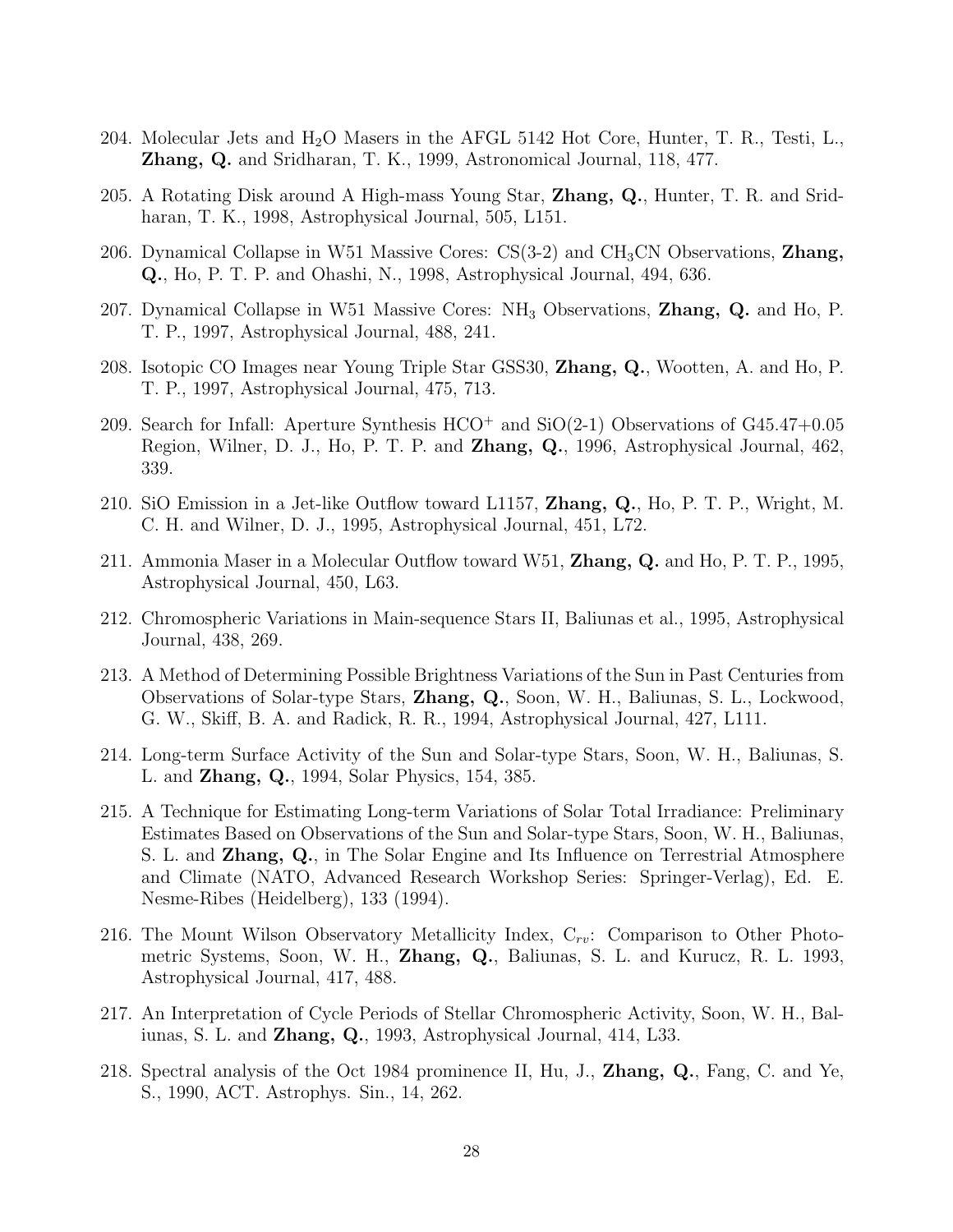- 219. A Comparison Between the Non-LTE Radiative Transfer with the Complete Linearization Treatment, Zhang, Q., Fang, C., 1990, Publ. of Nanjing University, 15, 135 .
- 220. Spectral Analysis of the Oct 1984 Prominence I, Hu, J., Zhang, Q., Fang, C. and Ye, S., 1988, Publ. of Purple Mountain Obs., 7, 45.
- 221. Height-varying Semi-empirical Models of a Quiescent Prominence, Fang, C., **Zhang, Q.**, Yin, S., and Livingston, W. C., 1988, Scientia Sinica (A), 4, 413.
- 222. Spectral Analysis and the Two-dimensional Distribution of Physical Parameters in a Quiescent Prominence, Zhang, Q. Z., Hu, J., Fang, C. and Livingston, W. C., 1987, Solar Physics, 144, 245.
- 223. Non-LTE Radiative Transfer and Semi-empirical Models of a Quiescent Prominence, Zhang, Q. and Fang, C., 1987, Astronomy and Astrophysics, 175, 277.
- 224. Two-dimensional Distributions of Physical Parameters in the Prominence of 1984 March 23, Zhang, Q. and Fang, C., 1987, Chin. Astron. Astrophys., 11, 215.
- 225. Application of the Complete Linearization Method to the Analysis of Solar Prominence Emission Spectra, Zhang, Q. and Fang, C., 1986, Chin. Astron. Astrophys., 10, 324.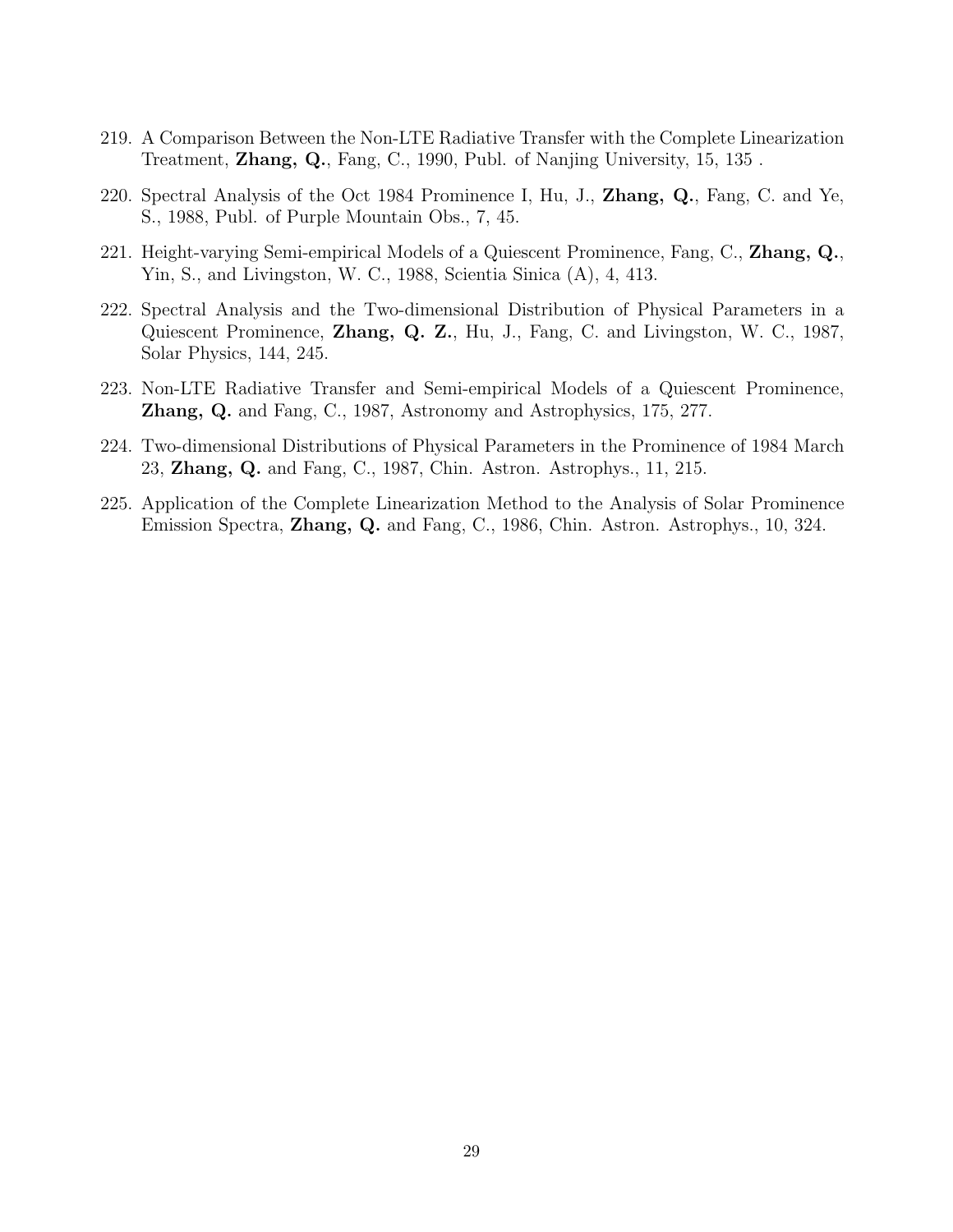# Publications in Conference Proceedings

- 1. Deeply Embedded Protostellar Population in the Central Molecular Zone Suggested by H2O Masers and Dense Cores, Lu, Xing; Zhang, Qizhou; Kauffmann, Jens; Pillai, Thushara; Longmore, Steven N.; Kruijssen, J. M. Diederik; Battersby, Cara 2017, The Multi-Messenger Astrophysics of the Galactic Centre, Proceedings of the International Astronomical Union, IAU Symposium, 322, 99
- 2. A Brief Update on the CMZoom Survey, Battersby, C.; Keto, E.; Zhang, Q.; Longmore, S. N.; Kruijssen, J. M. D.; Pillai, T.; Kauffmann, J.; Walker, D.; Lu, X.; Ginsburg, A.; Bally, J.; Mills, E. A. C.; Henshaw, J.; Immer, K.; Patel, N.; Tolls, V.; Walsh, A.; Johnston, K.; Ho, L. C. 2017, The Multi-Messenger Astrophysics of the Galactic Centre, Proceedings of the International Astronomical Union, IAU Symposium, 322, 90
- 3. A Massive, Prestellar Clump Hosting no High-Mass Cores, Sanhueza, P., Jackson, J. M., Zhang, Q., Foster, J., & Guzmán, A. 2015, Revolution in Astronomy with ALMA: The Third Year, 499, 245
- 4. Magnetic Fields in Star-Forming Regions in the pre-ALMA Era: The SMA View, Girart, J.; Zhang, Q.; Frau, P.; Qiu, K.; Liu, H.-B.; Tang, Y.-W.; Koch, P. 2015, Revolution in Astronomy with ALMA: The Third Year, 499, 197
- 5. Next Generation Very Large Array Memo No. 6, Science Working Group 1: The Cradle of Life, Isella, A., Hull, C. L. H., Moullet, A., et al. 2015, arXiv:1510.06444
- 6. Follow-Up Observations Toward Planck Cold Clumps with Ground-Based Radio Telescopes, Liu, T., Wu, Y., Mardones, D., et al. 2015, Publication of Korean Astronomical Society, 30, 79
- 7. Deuteration in High-Mass Star Forming Regions, Rodón, J. A., Beuther, H., & Zhang, Q. 2014, The Labyrinth of Star Formation, Astrophysics and Space Science Proceedings, 36, 425
- 8. GLIMPSE Extended Green Objects and the Early Stages of Massive Star Formation, Cyganowski, C. J., Brogan, C. L., Hunter, T. R., et al. 2014, The Labyrinth of Star Formation, Astrophysics and Space Science Proceedings, 36, 391
- 9. Unveiling the Physical Properties and Kinematics of Molecular Gas in the Antennae Galaxies with the SMA, Ueda, J., Iono, D., Petitpas, G., et al. 2013, Galaxy Mergers in an Evolving Universe, 477, 311
- 10. Fragmentation in High-Mass Star Forming Regions, Rodón, J. A., Beuther, H., Schilke, P., & Zhang, Q. 2013, New Trends in Radio Astronomy in the ALMA Era: The 30th Anniversary of Nobeyama Radio Observatory, 476, 315
- 11. Masers in GLIMPSE Extended Green Objects (EGOs), Cyganowski, C. J., Brogan, C. L., Hunter, T. R., Churchwell, E., Koda, J., Rosolowsky, E., Towers, S., Whitney, B., and Zhang, Q. (2012). Proceedings of the International Astronomical Union, IAU Symposium 287: Cosmic Masersfrom OH to  $H_0$ , eds. R. Booth, L. Humphries, & W. Vlemmings (Cambridge: Cambridge University Press).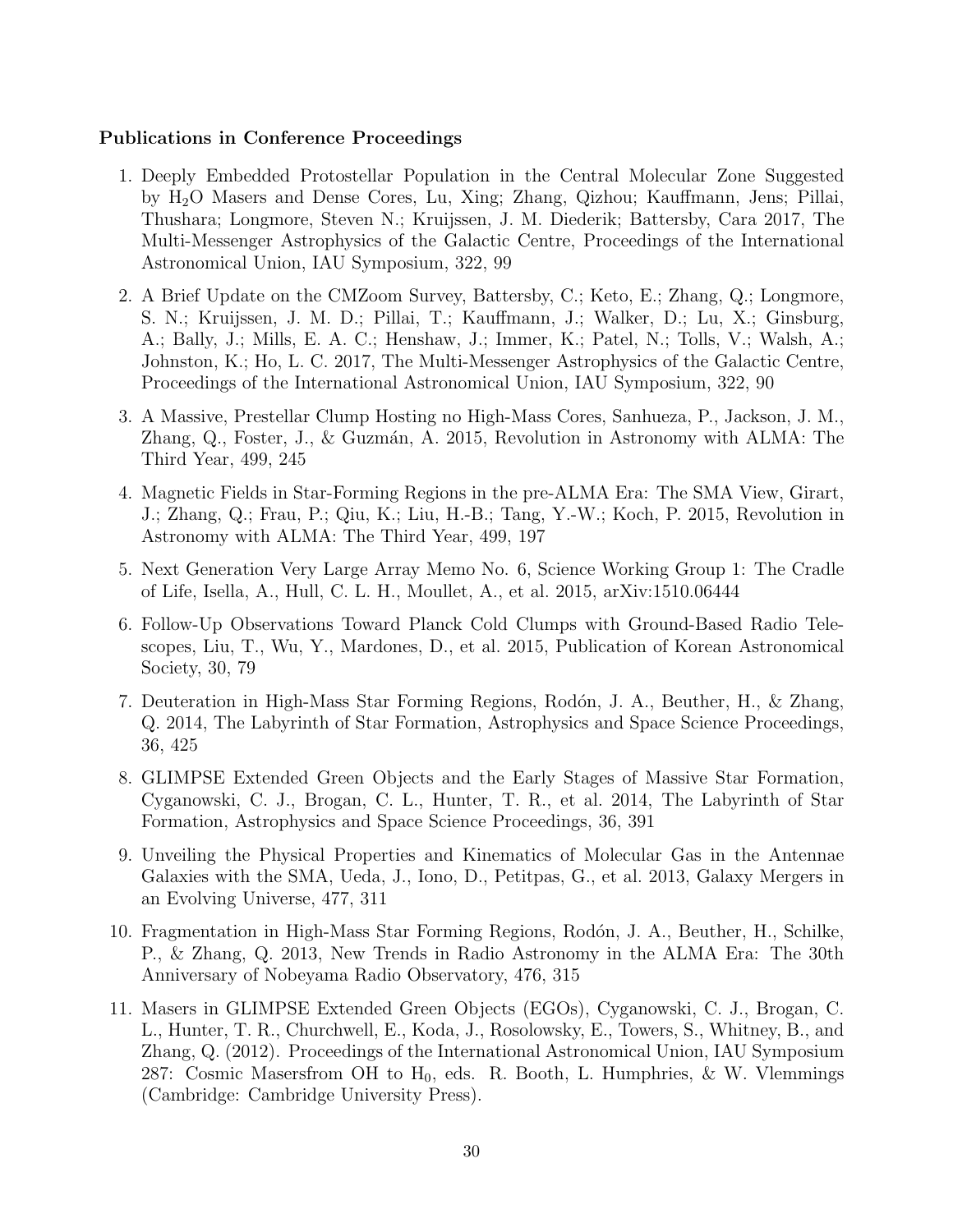- 12. Deuterium Fractionation of Massive Star Forming Clumps in Infrared Dark Clouds, Su, Y. N., Liu, S. Y., Chen, V. H.-R., & Zhang, Q. 2011, The Molecular Universe, the proceedings of the IAU 280th Symposium, 280, 342
- 13. Disks, outflows, and hot cores in the mm range at subarcsecond angular resolution, Palau, A., Fuente, A., Boissier, J., et al. 2011, The Molecular Universe, the proceedings of the IAU 280th Symposium, 280, 284
- 14. Chemical segregation in hot cores: SMA imaging of the AFGL2591 star forming region, Jimenez-Serra, I., Zhang, Q., Martin-Pintado, J., Viti, S., & de Wit, W. J. 2011, The Molecular Universe, the proceedings of the IAU 280th Symposium, 280, 207
- 15. On the behavior of the  $NH_3N_2H^+$  ratio in high-mass star forming regions, Busquet, G., Estalella, R., Palau, A., et al. 2011, The Molecular Universe, the proceedings of the IAU 280th Symposium, 280, 108
- 16. A THz FTS for Site Testing at Dome A, Shi, S.-C., Paine, S., Xao, Q. J., et al. 2010, Twenty-First International Symposium on Space Terahertz Technology, 103
- 17. Highly Excited HCN in the Massive Star Forming Region G10.47+0.03 , Rolffs, R., Schilke, P., Zhang, Q., Wyrowski, F., Menten, K., Zapata, L., in Submillimeter Astrophysics and Technology: a Symposium Honoring Thomas G. Phillips, ASPC, 2009, p215
- 18. The initial conditions of star formation in intermediate- to high-mass protoclusters , Fontani, F., Zhang, Q., Caselli, P., Bourke, T. L., in SF2A-2009: Proceedings of the Annual meeting of the French Society of Astronomy and Astrophysics, 2009, p2329
- 19. Infrared Dark Clouds, Jackson, J. M., Chambers, E. T., Rathborne, J. M., Simon, R., & Zhang, Q. 2008, Massive Star Formation: Observations Confront Theory, 387, 44
- 20. SMA CO  $J = 3$  2 Observations of the Antennae (NGC 4038/39), Petitpas, G., Iono, D., Peck, A., et al. 2007, From Z-Machines to ALMA: (Sub)Millimeter Spectroscopy of Galaxies, 375, 267
- 21. SMA Imaging of Massive Star Formation in NGC6334I and I(N), Hunter, T. R., Megeath, S. T., Beuther, H., et al. 2005, Protostars and Planets V Posters, 1286, 8504
- 22. Submillimeter Array 650 GHz Study of Massive Star-forming Regions, G240.31+0.07 and IRAS 20126+4104, Chen, H.-R., Liu, S.-Y., Su, Y.-N., et al. 2005, Protostars and Planets V Posters, 1286, 8455
- 23. Warm Gas and Temperature Gradients in the Giant Molecular Associations of the Antennae (NGC 4038/9), Petitpas, G., Iono, D., Peck, A., et al. 2005, Protostars and Planets V Posters, 1286, 8317
- 24. Jet-like Molecular Outflows in Massive Young Stars, Qiu, K. P., Zhang, Q., & Beuther, H. 2005, Protostars and Planets V Posters, 1286, 8108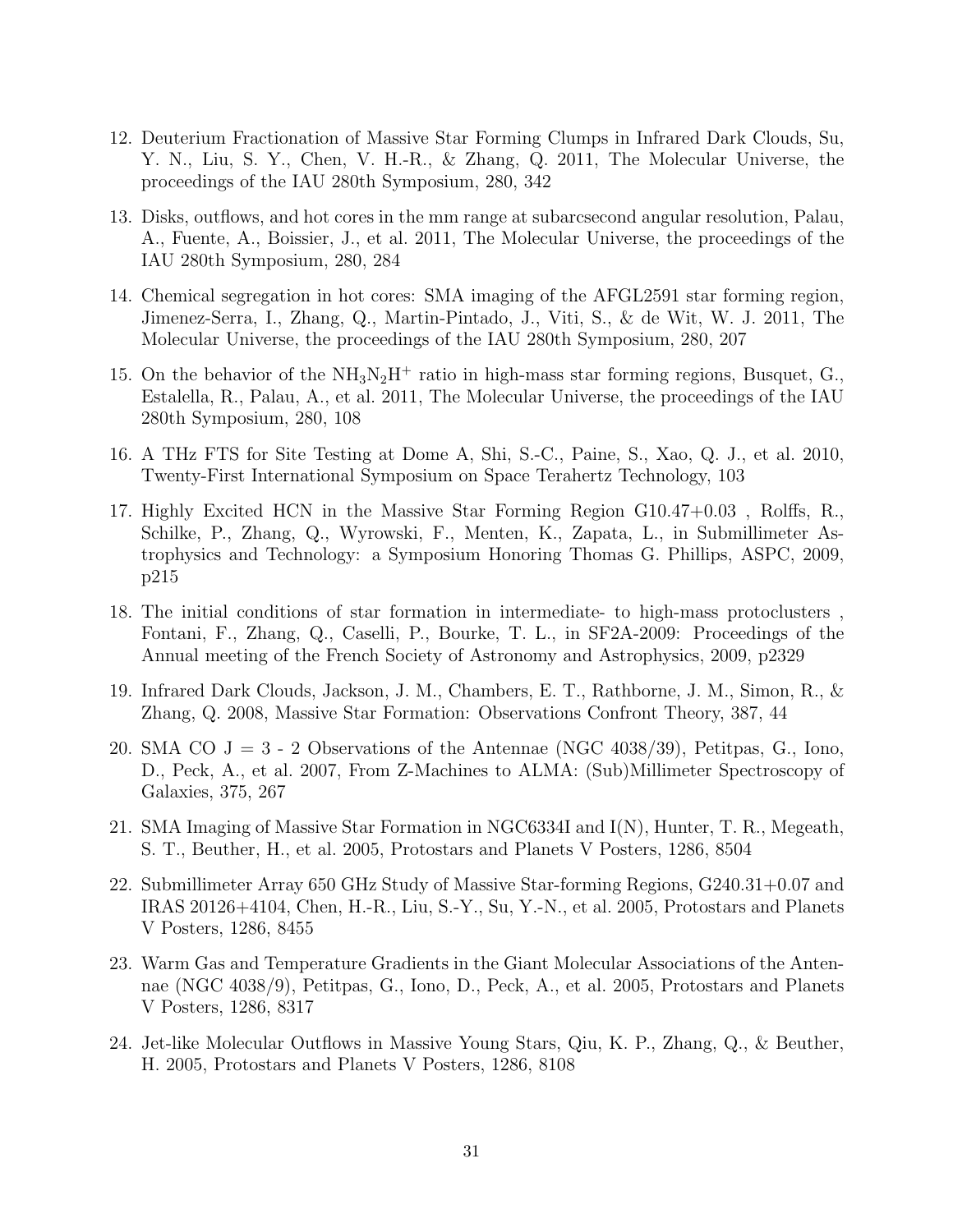- 25. Early Phases of Massive Star Formation in the Infrared Dark Cloud G28.34+0.06, Wang, Y., Zhang, Q., Thushara, G. S., et al. 2005, Protostars and Planets V Posters, 1286, 8095
- 26. SMA Observations of the Massive Star-forming Regions NGC 6334 I & I(N), Hunter, T. R., Beuther, H., Megeath, T., et al. 2005, IAU Symposium, 235, 292
- 27. Massive Star Disks (Invited Review), Zhang, Q., in proceedings for IAU Symposium 227, Massive star birth: A crossroads of Astrophysics, 2005, p135.
- 28. Early Results from the SMA (Invited Review), Zhang, Q., in proceedings for IAU Symposium 221, Star Formation at High Angular Resolution, 2003.
- 29. Search for Disks and Outflows in High-Mass Protostellar Candidates: Implication for Formation Mechanism, Zhang, Q., in The Earliest Phases of Massive Star Birth, ASP Conf. Proc., Ed. P. A. Crowther, 2001.
- 30. Bipolar Molecular Outflows from High-Mass Protostars, Su, Y. N., Zhang, Q., and Lim, J., in the Earliest Phases of Massive Star Birth, ASP Conf. Proc., Ed. P. A. Crowther, 2001.
- 31. New Observations of W51 in  $H^{13}CO<sup>+</sup>$  (J=1-0): Evidence of a New Outflow, Sollins, P. K., Zhang, Q., Ho., P. T. P., in the Earliest Phases of Massive Star Birth, ASP Conf. Proc., Ed. P. A. Crowther, 2001.
- 32. A Disk/Outflow System around the High-mass Young Star IRAS 20126+4104, Zhang, Q., Hunter, T. R., Sridharan, T. K. and J. H. Kawamura, in Science with the Atacama Large Millimeter Array, ASP Conf. Proc., Ed. A. Wootten, 1999.
- 33. Proper Motion of Water Masers in IRAS 21391+5802: Bipolar Outflow and a Dusty Circumstellar Shell, Patel, N, A., Greenhill, L. J., Herrnstein, J., Zhang, Q., Moran, J. M., Ho, P. T. P. and Goldsmith, P. F., in Science with the Atacama Large Millimeter Array, ASP Conf. Proc., Ed. A. Wootten, 1999.
- 34. A Disk/Outflow System around A High-mass Young Star, Zhang, Q., Hunter, T. R., and Sridharan, T. K., in Star Formation 1999, Ed. T. Nakamoto, 1999, 225.
- 35. Proper Motion of Water Masers Associated with IRAS 21391+5802, Patel, N, A., Greenhill, L. J., Herrnstein, J., Zhang, Q., Moran, J. M., Ho, P. T. P. and Goldsmith, P. F., in Star Formation 1999, Ed. T. Nakamoto, 1999, 300.
- 36. A CO J=2-1 Mapping Study for Molecular Outflows near Massive Young Stellar Objects, Wu, Y., Zhang, Q., Chen, H., Yang, C., and Ho, P. T. P., in Imaging through Radio to submillimeter Wavelengths, ASP Conf. Proc., Ed. J. Mangum, 1999.
- 37. A Peculiar Jet-like Molecular Outflow toward L1157, Zhang, Q., Ho, P. T. P., Wright, M. C. H. and Wilner, D. J., in Low Mass Star Formation from Infall to Outflow, IAU 182, Ed. F. Malbet and A. Castets, 1997, 195.
- 38. Star Formation at Intermediate Distances: Gravitational Collapse in Massive Cores, Zhang, Q. and Ho, P. T. P., in Star Formation Near and Far, AIP Conf. Proc. 393, Ed. S. Holt and L. G. Mundy, 1996, 453.